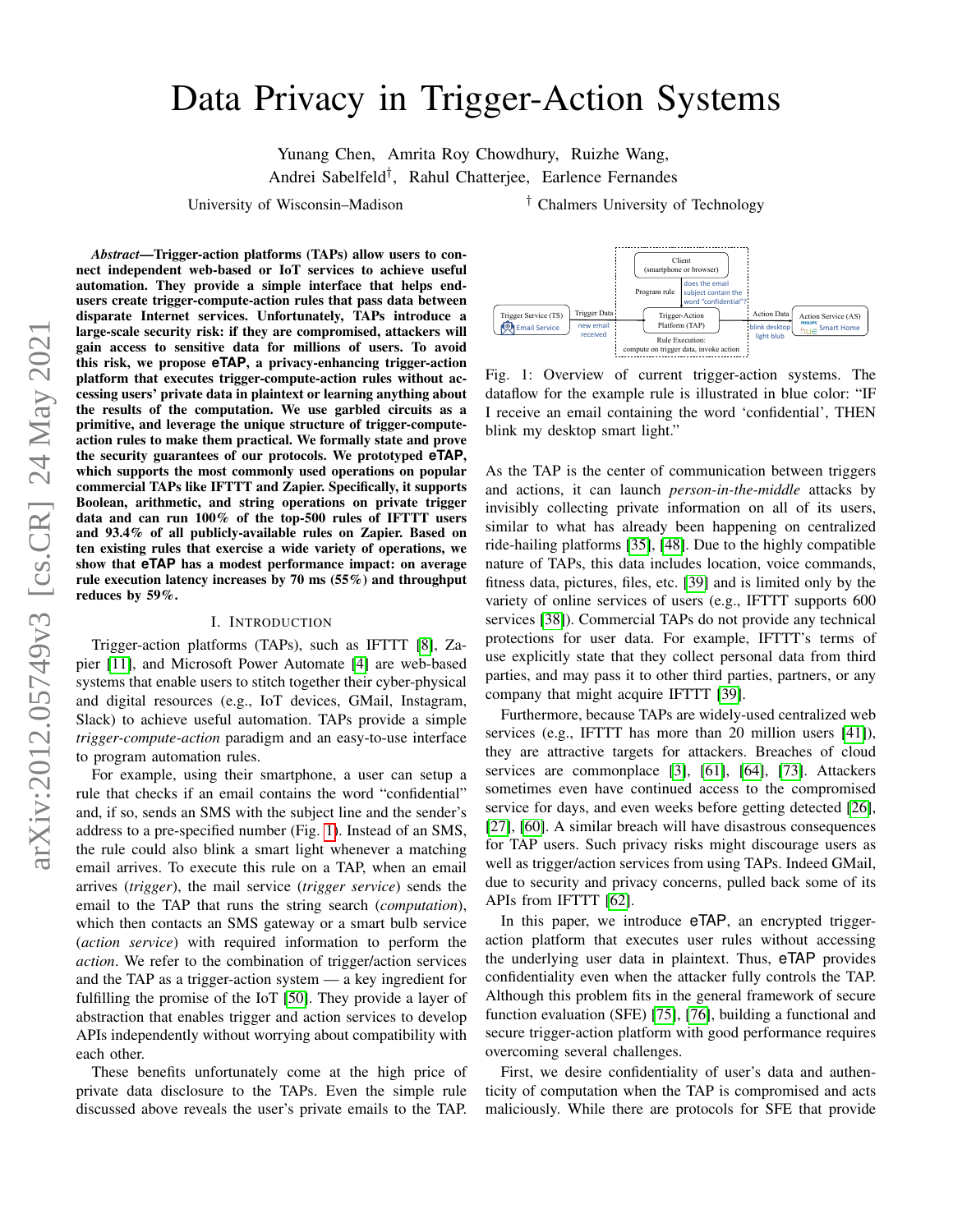security even if some parties act maliciously [\[32\]](#page-13-10), [\[49\]](#page-14-9), these constructions are not yet practical [\[49\]](#page-14-9), [\[65\]](#page-14-10). Second, using off-the-shelf protocols for SFE will require invasive changes to the architecture of trigger-action systems that break the independence between trigger and action services, making them less useful. Third, running arbitrary computations on the TAP using SFE will be inefficient.

We leverage the unique structure and threat model of trigger-action systems to overcome these challenges. At a high-level, we create a trusted generator of garbled circuits (GCs). This allows eTAP to use semi-honest implementations of SFE coupled with a few efficient extensions, which we contribute with security proofs, to achieve security against a fully malicious circuit evaluator.

In our setting, the user's smartphone, a standard component in TAP design, plays the role of a trusted circuit generator that periodically generates and transmits garbled circuits to the untrusted TAP. The trigger service garbles sensitive data when it is available and calls the TAP, which then executes the circuit and contacts the action service with the (garbled) results. The action service performs security checks and then executes the action. We assume that the user's phone is fully trusted, while TAP is malicious. An attacker interested in compromising a large number of users is more likely to try compromising the TAP than the user's phone. To maintain the same level of trust as current TAPs provide, we treat the trigger and action services as semi-honest — they follow the protocol but can be inquisitive — and they should not learn any new private information that they do not learn in the current setting.

To overcome the challenge concerning the efficiency of arbitrary computations, we perform an analysis of the types of computations in popular commercial trigger-action platforms. We show that the computations supported by TAPs are stateless and use Boolean, arithmetic, or string operations. Most GC libraries support Boolean and arithmetic operations natively, but none support string operations out of the box. Existing work contributes oblivious deterministic finite automata that can match regular expressions [\[52\]](#page-14-11). However, it does not support substring extraction and replacements — a common operation in trigger-action systems. We therefore introduce a novel approach to efficiently encode a subset of fixed-length string operations as Boolean circuits. We then use the standard GC approach to evaluate them securely on the TAP. Our approach also has the advantage of unifying all the formal security properties of eTAP rather than having a separate set of proofs for string operations. eTAP can compute 93.4% of all rules published on Zapier that require computation and 100% of the 500 most-used rules on IFTTT. (Of course, eTAP supports all rules that do not require any computation.)

We formally prove the security of eTAP in the presence of a malicious TAP (Section [A\)](#page-14-12). We show that the malicious TAP can execute user rules without learning the private data or tampering with the result of computation. eTAP also provides mutual secrecy between the trigger and action services.

eTAP is a clean-slate approach to building trigger-action systems and lays a foundation for securing the data they handle. However, it does require some changes to current systems. First, the trigger/action services need to understand our protocols. We provide simple shims that they can use to upgrade their functionality while maintaining their independence and RESTful nature. Second, the user's client device takes on a more prominent role because it generates garbled circuits. As efficient circuits cannot be reused in general, the client has to periodically generate and transmit these circuits to the TAP. We estimate that this process has a modest impact: the trusted client is expected to transfer 61.7 MB of data per day for an average user. This is equivalent to the data consumed by uploading a one-minute of Full-HD video.

The paper offers the following contributions:

- We design eTAP, the first trigger-action platform that can execute trigger-compute-action rules (Boolean, arithmetic, fixed-length string) without accessing the underlying trigger data in plaintext.
- We outline ideal security expectations of a privacy-sensitive trigger-action system, and formally prove that eTAP meets those security properties.
- We implement and evaluate eTAP. It can support 93.4% of function-dependent rules used in Zapier and 100% of the 500 most-used rules in IFTTT. We show that most functions can be evaluated in the order of milliseconds with about 2x computational cost. Code is available at [https://github](https://github.com/EarlMadSec/etap).com/ [EarlMadSec/etap.](https://github.com/EarlMadSec/etap)

#### II. BACKGROUND

<span id="page-1-0"></span>We discuss background information on trigger-action systems and the cryptographic primitives that we use.

#### *A. Trigger-Action Systems*

Trigger-action systems allow stitching together disparate online services using a trigger-compute-action paradigm to automate different tasks. There are three main components of the system: trigger services (TSs), action services (ASs), and a trigger-action platform (TAP). We also explicitly mention another computing component: the user's client device that they use to interface with the trigger-action system. Fig. [1](#page-0-0) shows the interactions between different components.

Trigger and action services are online services for IoT or web apps. There are a plethora of such services such as Instagram, Slack, GMail, Amazon Alexa, Samsung SmartThings, and many others. These services rely on REST APIs to send and receive data, and each service may support several APIs to provide different functionalities. They typically support the OAuth protocol [\[59\]](#page-14-13), which is used to delegate authorization. With OAuth tokens, a third party, such as a TAP, can access APIs and execute trigger-compute-action rules.

Commercial TAPs are compatible with hundreds of trigger and action services, allowing each trigger or action service to focus on building their own REST APIs without worrying about compatibility with each other. Third-parties own a large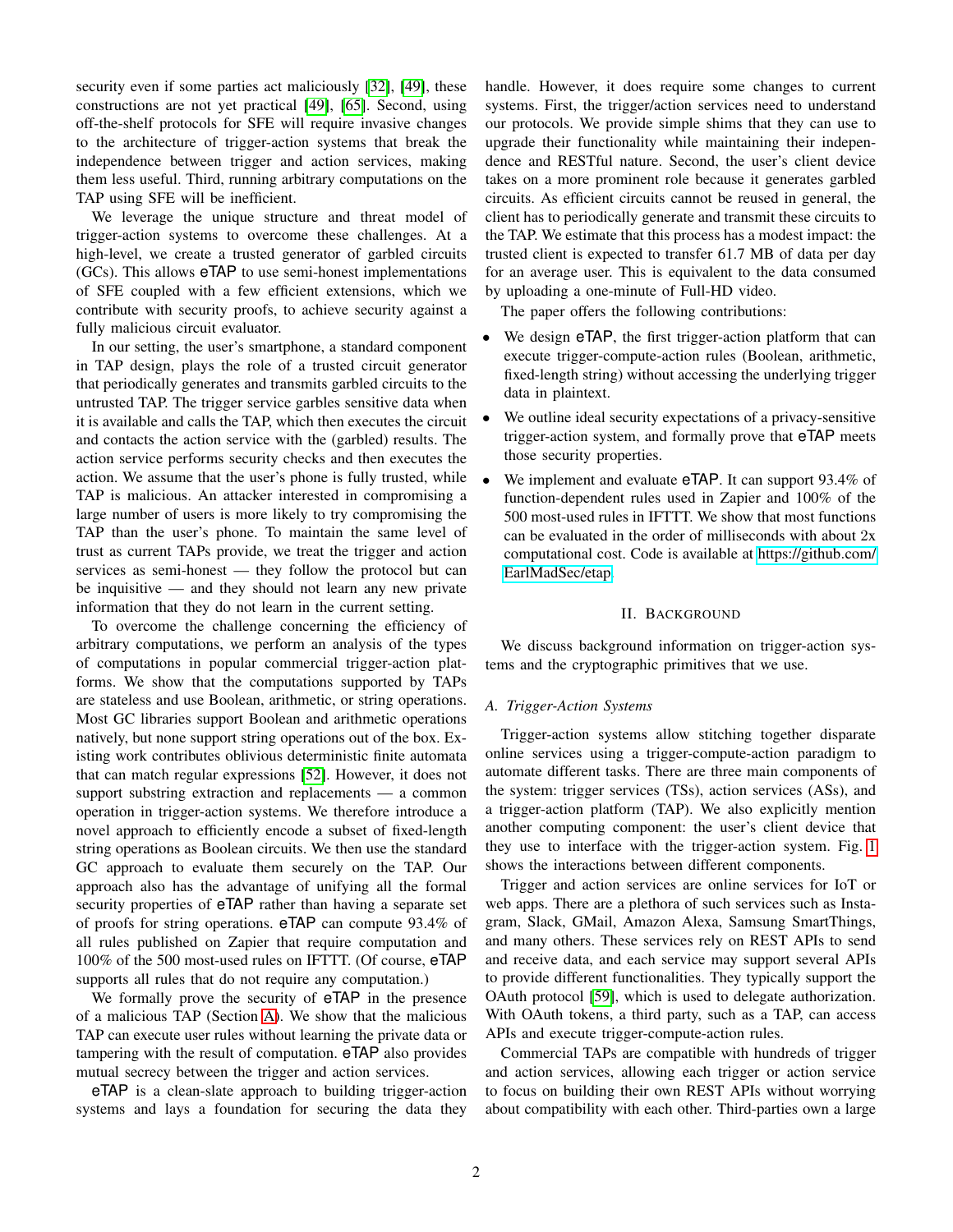majority of these services that integrate with IFTTT (e.g., LG, Samsung, Google). $<sup>1</sup>$  $<sup>1</sup>$  $<sup>1</sup>$ </sup>

Additionally, modern TAPs also allow performing nontrivial computation over the trigger data. The ability to modify the trigger data provides great flexibility for TAPs to achieve compatibility between trigger and action services (e.g., two calendar apps that use different date formats). The TAP also uses operations to decide whether or not it should send a message to the action service (e.g., does the email contain the word "confidential"). TAPs serve as a computation and communication hub. Zapier has explicitly supported computation on trigger data from the very beginning [\[6\]](#page-13-11), [\[7\]](#page-13-12). IFTTT has recently started to expose its computing interface to end-users [\[40\]](#page-13-13). Thus, trigger-action systems are evolving to be *trigger-compute-action* systems. We use these two terms interchangeably throughout the paper.

Users interface with trigger-action system through a client device, typically a smartphone. The user programs rules by selecting a trigger service, then specifying a computation on that data using a library of functions, and finally selecting an action to be run on the action service. As noted before, the user also authorizes the TAP to access their online services using the client device.

Privacy and authenticity risks in current TAPs. Commercial TAPs operate on sensitive trigger data of millions of users, making them an attractive target for attackers. If the TAP is compromised, the attacker gains the privilege of the TAP unfettered access to user data and resources. The types of data are limited only by the set of rules that users create and the end-point services that the TAP supports. Commercial systems like IFTTT support approximately 600 services currently [\[38\]](#page-13-5). The sensitive information from these services can be emails (our earlier example), data files, health information, voice commands, images, etc.

Fernandes et al. [\[31\]](#page-13-14) first noted this problem with TAPs, and discussed a more appropriate threat model where TAP can act maliciously. Under this model, they addressed a sub-problem: preventing a compromised TAP from misusing overprivileged OAuth tokens. Their work adds integrity to the rules, but it does not allow any computation over the trigger data.

By contrast, we target modern TAPs that allow computation over the trigger data. Beyond integrity, we also aim to protect the *privacy* of that data. Our work provides a way for TAPs to compute on sensitive data without seeing the plaintext, despite arbitrarily deviating from the protocol. We believe such privacy risks might be preventing trigger-action systems from achieving their true potential. Furthermore, we provide computational integrity as well, thus subsuming prior work [\[31\]](#page-13-14).

#### *B. Cryptographic Primitives*

**Symmetric-key encryption scheme.** Let  $\mathcal{E} = (K, E, D)$  be a semantically secure encryption scheme. The key generation

<sup>1</sup>As of Aug 2020, 417 out of 522 services on IFTTT are third-party that require a user to login and authorize access to IFTTT.

function  $K(1^{\kappa})$  generates a  $\kappa$ -bit uniformly random key  $k$ ; the randomized encryption scheme E takes a message  $x \in \mathcal{X}$ and the generated key  $k$  as input and outputs a cipher text  $ct \leftarrow s E(k, x)$ ; and the deterministic decryption function takes a cipher text and the key  $k$  as input and outputs a message,  $x \leftarrow D(k, ct)$ , or  $\perp$  (if decryption fails).

We use an authenticated encryption scheme [\[19\]](#page-13-15) that achieves the IND-CCA security guarantee. This ensures both the privacy and authenticity of plaintext.

Garbled circuits (GCs). This is a cryptographic technique for secure function evaluation (SFE) [\[19\]](#page-13-15), [\[77\]](#page-14-14). Following Bellare et al.'s [\[18\]](#page-13-16) notations, a garbling scheme  $G$  is a tuple of four functions  $\mathcal{G} = (\mathsf{Gb}, \mathsf{En}, \mathsf{De}, \mathsf{Ev})$ . Let  $f : \{0, 1\}^n \to \{0, 1\}^m$ denote the function to be evaluated securely. Here, Gb is a randomized *garbling function* that converts the function f (represented as a Boolean circuit) into a *garbled* circuit F. It also outputs encoding and decoding information  $e$  and  $d$ needed for encoding inputs and decoding the outputs. As such,  $(F, e, d) \leftarrow$  Gb(1<sup> $\kappa$ </sup>, f), where  $\kappa$  is the security parameter. The *encoding function* (En) encodes an input  $x \in \{0, 1\}^n$  using the encoding information  $e$ , which is the set of labels corresponding to the value of each bit in  $x: X \leftarrow \textsf{En}(e, x)$ . The *evaluation function* (Ev) enables evaluation of the garbled circuit  $F$  over the garbled input  $X$  to generate the garbled output  $Y \leftarrow \mathsf{Ev}(F, X)$ , which is the set of labels corresponding to the output wires. Finally, the *decoding function* (De) decodes the output of the evaluation  $y \leftarrow \mathsf{De}(d, Y)$ .

Garbling involves generating two random labels  $L_1^w$  and  $L_0^w$ for each of its wires, representing the true and false value for the wire  $w$ . A number of optimizations have been proposed to reduce the size of a garbled circuit. One of them is the free XOR technique [\[44\]](#page-13-17), which requires all wire labels to follow the form  $L_1^w = L_0^w \oplus e_r$ , where  $e_r$  is a string randomly chosen by Gb. This allows XOR gates in the circuit to be computed with only the input wire labels.

Typically, GCs are used for 2-party secure function computations where two parties with their respective private inputs  $x_1$  and  $x_2$  run the protocol such that, no party learns more than  $f(x_1, x_2)$  for a public function f. The protocol works as follows. First, one of the parties, called the *generator*, uses the garbling function to generate  $(F, e, d) \leftarrow s \text{Gb}(1\kappa, f)$ . Next, it encodes its input as  $X_1 \leftarrow \text{En}(x_1, e)$ . The other party, called the *evaluator*, receives  $F$  and  $X_1$  and also retrieves  $X_2 \leftarrow \text{En}(e, x_2)$  — encoding of its private input  $x_2$  — using an oblivious transfer (OT) [\[63\]](#page-14-15) protocol with the generator. Following this, the evaluator runs the garbled circuit to obtain  $Y \leftarrow \textsf{Ev}(F, (X_1, X_2))$ . Finally, either party can decode Y to obtain the final output  $y \leftarrow \mathsf{De}(d, Y)$ .

A secure garbling scheme provides the following security properties [\[18\]](#page-13-16): (a) *Message obliviousness.* Given (F, X), an adversary learns nothing about  $x$  or  $y$  (beyond what is known from f). (b) *Input privacy*. Given  $(F, X, d)$ , an adversary learns nothing about x beyond what is known from  $y$  and  $f$ . (c) *Execution authenticity.* Given a garbled input X, it is hard to find Y' such that  $Y' \neq \text{Ev}(F, X)$  and  $\text{De}(d, Y') \neq \bot$ .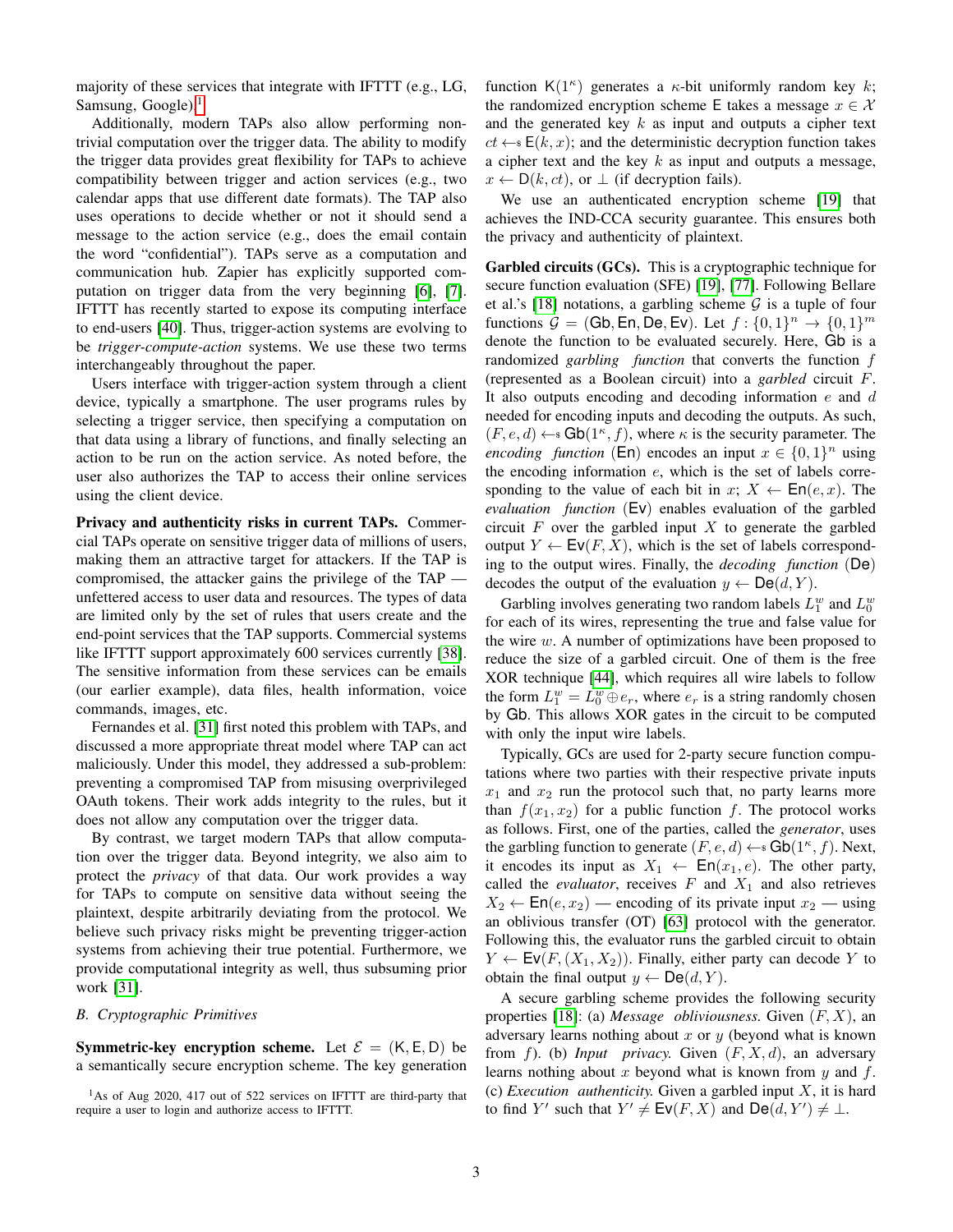<span id="page-3-1"></span>

Fig. 2: Breakdown of triggers, rules, and installed rules in IFTTT based on their sensitivity levels.

We use these cryptographic primitives to design eTAP. In Section [III,](#page-3-0) we analyze existing TAPs to understand what functions eTAP must support. We give the detailed protocol in Section [V,](#page-5-0) with its security proven in Appendix [A.](#page-14-12)

## <span id="page-3-0"></span>III. ANALYSIS OF CURRENT TRIGGER-ACTION SYSTEMS

We analyze two popular commercial TAPs, IFTTT [\[8\]](#page-13-0) and Zapier [\[11\]](#page-13-1) with the following goals in mind: (1) understand the sensitive data that TAPs compute on; (2) establish that although TAPs offer a variety of operations on data, they are not arbitrary and will fit well in a garbled circuit framework; and (3) derive an abstract TAP computational model that will help ensure our system supports realistic functionality.

Types of sensitive information. The current trigger-action system design gives the cloud-based TAP complete access to trigger data. To better characterize the types of sensitive trigger data accessible to TAPs, we analyzed the IFTTT dataset mentioned in [\[51\]](#page-14-16), by mapping each of its 320,000 IFTTT rules to one of the three trigger sensitivity levels defined by Bastys et al. [\[16\]](#page-13-18) — public, private, and time-sensitive. Private triggers contain information like emails and calendar events, whereas public triggers contain information like news and weather reports. The time-sensitivity level means that private information exists in the availability of the trigger message. For example, considering the rule "IF I leave home, THEN turn off the WiFi," the TAP will learn whether the user leaves home depending on whether it receives a message from the trigger service. Fig. [2](#page-3-1) shows a breakdown of sensitive trigger data according to how frequently they are used.

We observe that although a significant percentage (15%) of triggers and action APIs supported by IFTTT are timesensitive, in reality, they are rarely used — only 0.8% of all available rules in IFTTT (or 0.9% of all installed rules) use a time-sensitive trigger. We also observe that, although there are fewer private triggers than public ones, private triggers are most frequently used  $-61\%$  of all installed rules contain a private trigger API. These APIs return private information like emails, messages, location traces, photos, sensitive files, medication lists, health information, etc. Thus, we design eTAP to protect the vast majority of private trigger information that people actually use in real-world rules. We do not currently provide confidentiality for time-sensitive information, but we outline possible approaches using standard techniques like cover traffic in Section [VIII.](#page-12-0)

Operations on trigger data. IFTTT allows users to express computation on trigger data using *filter code* — small

<span id="page-3-2"></span>

| Type        | <b>Operation</b>                                                                                                                                                                                                                    | <b>Description</b>                                                                                                                                                                                                                                                                                                                                                                                                                                                                                                                                                                                              |
|-------------|-------------------------------------------------------------------------------------------------------------------------------------------------------------------------------------------------------------------------------------|-----------------------------------------------------------------------------------------------------------------------------------------------------------------------------------------------------------------------------------------------------------------------------------------------------------------------------------------------------------------------------------------------------------------------------------------------------------------------------------------------------------------------------------------------------------------------------------------------------------------|
| <b>Bool</b> | x <sub>1</sub><br>$\mathbf{a}$<br>$x \delta a$<br>$! \times$                                                                                                                                                                        | $\times$ OR $\vee$<br>x AND y<br>$NOT \times$                                                                                                                                                                                                                                                                                                                                                                                                                                                                                                                                                                   |
| Num         | x < n<br>x > n<br>x.mathop(n)<br>x.format()                                                                                                                                                                                         | Is $\times$ less than n?<br>Is $x$ greater than $n$ ?<br>Basic math ops. $(+, -, \times, \div)$<br>Format $x$ into a string                                                                                                                                                                                                                                                                                                                                                                                                                                                                                     |
| Str         | $x == s$<br>x.contain(s)<br>x.startwith(s)<br>x.endwith(s)<br>x.split(d, i)<br>x.replace(s, t)<br>x.to lowercase()<br>x.truncate(n)<br>x.extract_phone()<br>x.extract email()<br>x.strip html()<br>x.html2markdown()<br>m.lookup(x) | Does x exactly match the string s<br>Does x <i>contain</i> the string s<br>Does x <i>start with</i> the string s<br>Does $x$ <i>end with</i> the string $s$<br>Split x using delimiter string d and select the<br>i-th substring<br>Replace all occurrences of $s$ in $x$ with $t$<br>Convert all characters in $\times$ to lowercase<br>Truncate $\times$ to size n<br>Extract the first phone number found in x<br>Extract the first email address found in $\times$<br>Remove all HTML tags in x<br>Convert all HTML tags in x to Markdown<br>Look up the value for the key $x$ in a user-<br>provided map m |
| Any         | $x == null$<br>x.default(y)                                                                                                                                                                                                         | Does $\times$ exist?<br>Set value of $x$ to $y$ if it does not exist                                                                                                                                                                                                                                                                                                                                                                                                                                                                                                                                            |

Fig. 3: Operations used in top 500 IFTTT rules with private triggers and all Zapier's function-dependent rules.

snippets of TypeScript with some restrictions (e.g., no I/O operations) [\[5\]](#page-13-19). Zapier rules contain two components: *filters* that compute a predicate on the trigger data, and *formatters* that modify the trigger data. Multiple filters and formatters can be chained together.

To understand the common operations in IFTTT, we again used the dataset of Mi et al. [\[51\]](#page-14-16). We selected the 500 most popular rules (based on user installation count) that are connected to private trigger APIs. Unfortunately, a challenge is that filter codes for IFTTT rules are not public. We therefore manually approximated the filter code for these rules by (1) estimating the functionality of each rule based on their title and description, (2) examining the corresponding trigger/action APIs, and (3) deducing the operations that are required to convert trigger fields to action fields.

We also crawled the Zapier website for one day in October 2019 and collected all the publicly available rules that require computations on trigger data [\[6\]](#page-13-11), [\[7\]](#page-13-12). We collected a total of 378 rules and extracted the operations used in those rules.

The operations we found in IFTTT and Zapier are shown in Fig. [3.](#page-3-2) Current garbled circuit libraries support a majority of these operations natively. The main challenge is string operations, for which we contribute a novel technique to convert deterministic finite automata into Boolean circuits (Section [V-E\)](#page-8-0).

Execution model of trigger-action systems. Based on our survey of IFTTT and Zapier, we derive an abstract model of these trigger-compute-action rules. During rule setup on the client, the user typically specifies two functions — a *predicate*  $f_1$ , and a *transformation*  $f_2$ . These functions take the trigger data and some additional user-provided constants as input. The predicate function  $f_1$  tests the trigger data for a condition to determine whether TAP should contact AS. The output of  $f_1$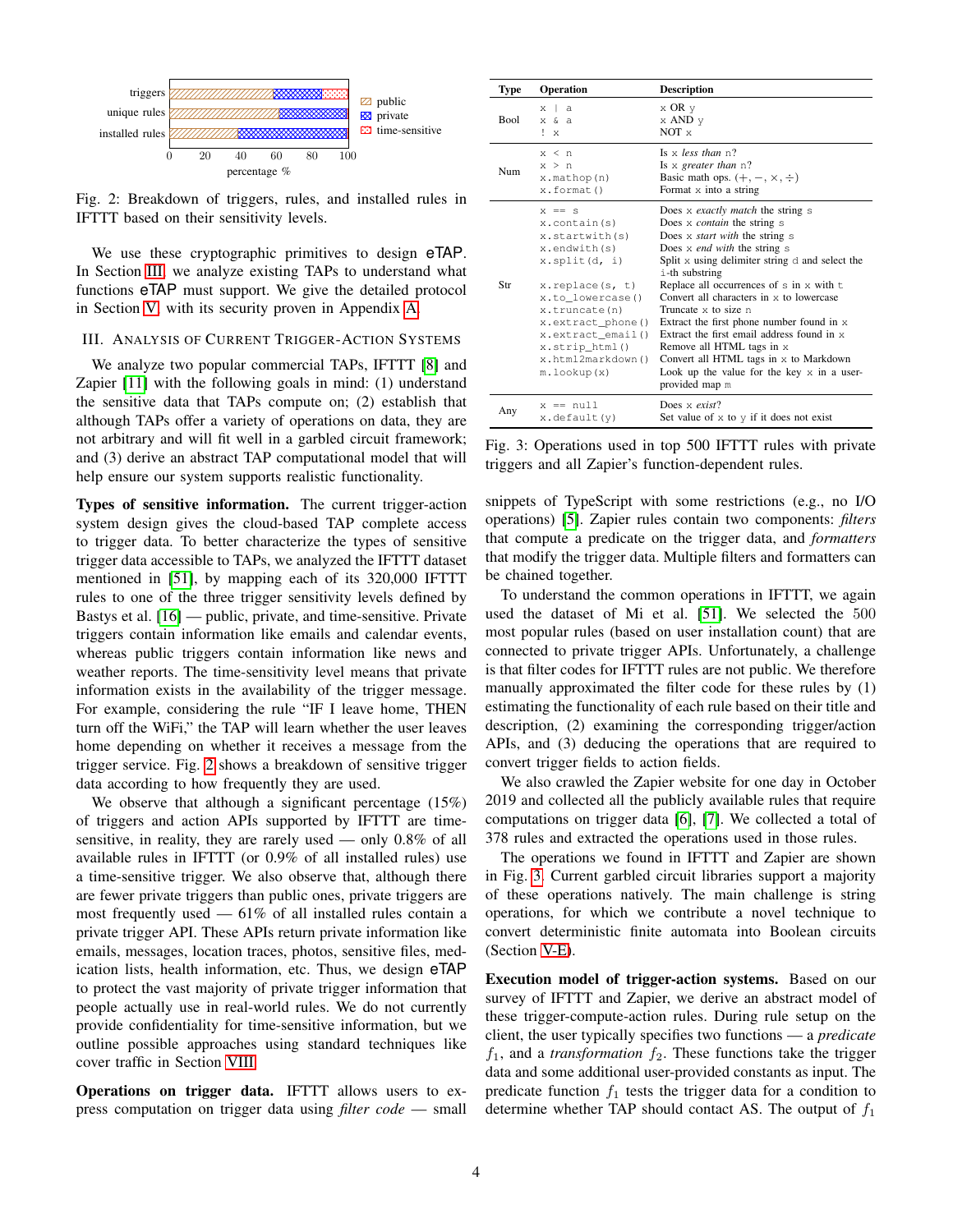is either true or false. The transformation function  $f_2$  modifies the trigger data before sending the result to AS. Both  $f_1$  and  $f_2$  run inside the cloud-based TAP.

Let  $x \in \mathcal{X}$  be the part of the trigger data on which TAP performs some computation, and  $y \in \mathcal{Y}$  be the action data TAP sends to AS, where  $X$  and  $Y$  are the domains of the trigger and action data, respectively. Both  $x$  and  $y$  can be data structures that contain multiple fields. We find that TAPs do not modify some fields of trigger data such as large media files, but only forward them to AS. We denote such trigger data as payload v. Let  $c_1, c_2 \in \mathcal{C}$  be the two user-provided constants for the functions  $f_1$  and  $f_2$ , where C is the domain of the constants. On receiving  $(x, v)$  from TS, TAP executes

"if 
$$
f_1(x, c_1)
$$
 = true, then send  $(f_2(x, c_2), v)$  to AS"

For simplicity, we assume the domains of  $f_1$  and  $f_2$  to be the same. So,  $f_1 : \mathcal{X} \times \mathcal{C} \rightarrow \{\text{true}, \text{false}\}\$ , and  $f_2 : \mathcal{X} \times \mathcal{C} \rightarrow \mathcal{Y}$ .

TAPs operate in two modes: (1) *polling mode*, where TAP contacts TS at a predefined frequency; (2) *push mode*, where TS sends a message to TAP when an event occurs. While our protocol will work with both models, we assume the push model in this paper as it is more efficient in general.

Example rule. We show how our abstract model can instantiate our previous example rule: "IF I receive an email containing the word 'confidential', then send me an SMS." The SMS should contain the address of the sender and the email's subject. Assume that TAP provides an operation to search over strings, called contain. The user sets up a rule by choosing its email provider as the trigger service, that sends a copy of every new email to TAP. The action service is an SMS provider that sends SMS to a user-provided number. The user then specifies the contain function to check for the string  $c_1$  = "confidential" on the email's subject line, x. The transformation function  $f_2$  creates the required data structure to send the SMS, for example, setting the recipient address as the user-provided phone number  $c_2$  and the message body as the concatenation of the sender's address and the subject.

# IV. DESIGN CONSIDERATIONS FOR PROVIDING DATA CONFIDENTIALITY IN TRIGGER-ACTION SYSTEMS

Our goal is to protect the confidentiality of private data involved in trigger-action rules even if they are run on a malicious cloud-based TAP. In this section, we discuss our threat model, define our security and functionality goals, and explore the design space.

#### <span id="page-4-0"></span>*A. Threat Model and Functionality Goals*

Fernandes et al. [\[31\]](#page-13-14) first noted the security and privacy issues of a compromised TAP and the related attacker motivations. We adopt the same attacker model — TAP is *malicious*. Specifically, the attacker: (1) can monitor communications between TAP and the trigger/action services; (2) can arbitrarily deviate from the communication protocol by manipulating, delaying, or dropping the messages; (3) can modify TAP's internal storage and code that includes manipulating and deleting garbled circuits; (4) knows API details of trigger and action services; and (5) knows the functions that are being evaluated on TAP. As we use cryptographic techniques for our security guarantees, we assume that the attacker is computationally bounded.

We assume that the end-point services (trigger and action services) like Samsung SmartThings, Google Calendar, etc. are *semi-honest* — they will follow the protocol as specified, but try to glean more information than what they are entitled to know. This is in line with the trust model used by current TAPs. Also, if they are compromised, then the attacker can achieve its goals of accessing and manipulating user data independently of the trigger-action system. We also assume that TAP is not colluding with TS or AS. As discussed in Section [II,](#page-1-0) third-parties own a large majority of trigger and action services and thus collusion with TAP is unlikely (for example, there is no incentive for LG or Google to collude with IFTTT to reduce the security of their users). Enforcement of the non-collusion condition can also be done via legal affidavits [\[33\]](#page-13-20), [\[66\]](#page-14-17) or techniques that involve using a trusted mediator who monitors the communications between the parties [\[12\]](#page-13-21), [\[13\]](#page-13-22).

Finally, we assume that the user trusts their client device. We observe that the attacker is motivated to compromise TAP because it will simultaneously be able to attack all users of the platform. An attack on the client device is not scalable to all users easily, and therefore, is less attractive.

Security goals. Under this threat model, we want two security properties for a trigger-action system:

*Privacy:* Each party should not learn other parties' data in a trigger-action rule. Specifically, TAP should not learn the trigger data  $(x, v)$ , user-provided constants  $(c_1, c_2)$ , and results of the computation (beyond what they already know from the definitions of the functions); the trigger service (TS) should not learn the user-provided constants  $(c_1, c_2)$ ; the action service (AS) should not learn the trigger data  $x$  or user-provided constants  $(c_1, c_2)$  beyond what is revealed to it after rule execution. Additionally, AS should not learn the output of transformation function  $f_2$  or payload v when the predicate function  $f_1$  evaluates to false.

*Integrity:* The attacker should not be able to modify any computations on private trigger data without being detected by AS. That is to say, TAP should not be able to trick AS into acting on illegitimate action data, such as delayed, replayed, or tampered messages that are not the result of proper evaluation of the rule. AS only accepts valid messages  $y = f_2(x, c_2)$ , where x is sent by TS within the last  $\tau$  seconds (a configurable parameter).

Security non-goals. Denial of service is outside our scope. A compromised TAP can indeed drop all messages it receives from TS and not transmit any message to AS. Metadata and side-channel attacks are also outside our scope. For example, even if messages are encrypted, the compromised TAP can observe the timing of messages that arrive from a trigger service or go to an action service. Coupled with semantic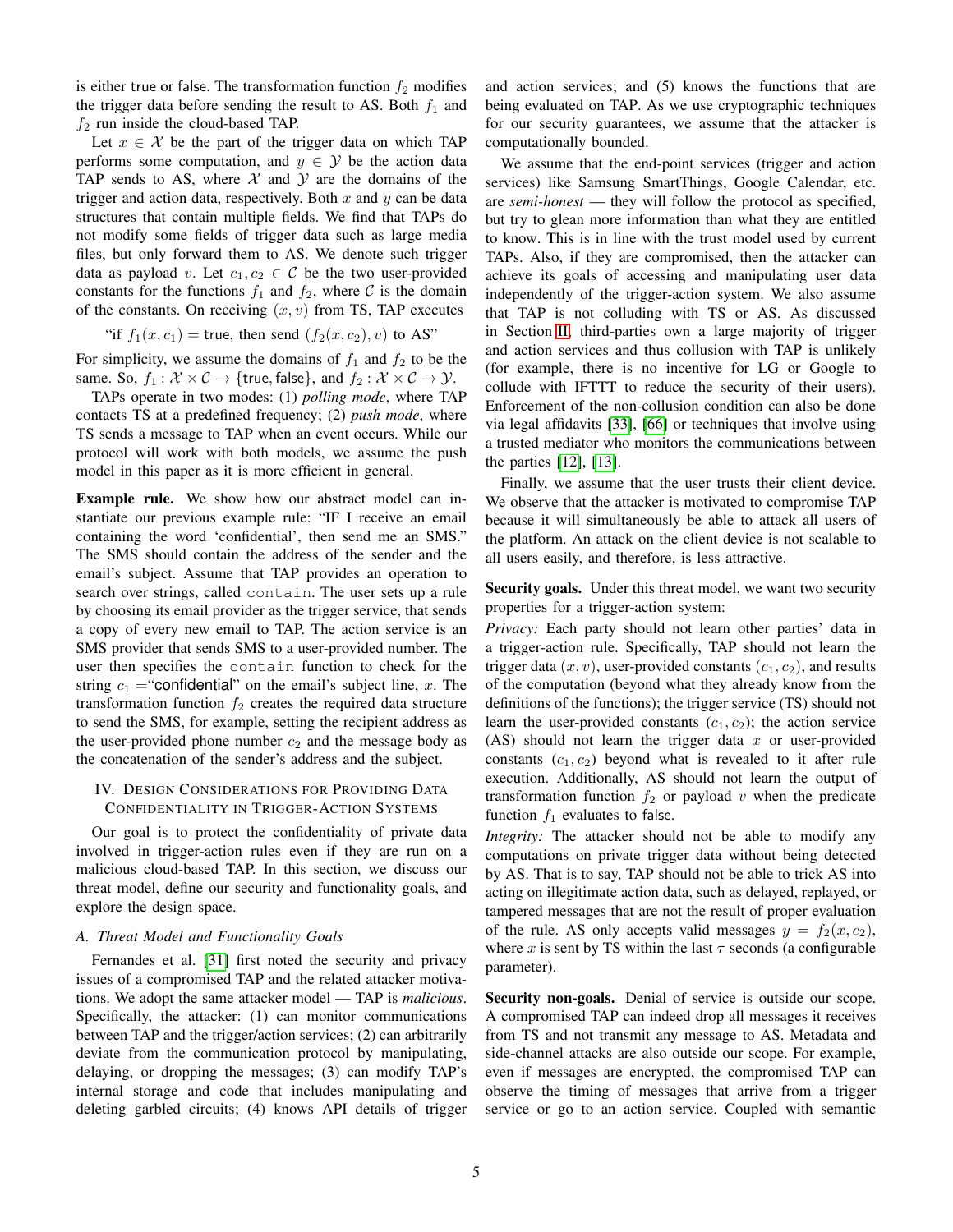knowledge about the services, this might enable the attacker to determine the sensitive data in the rule even if it is encrypted. As discussed in Section [III,](#page-3-0) this involves timesensitive rules which are less used frequently in practice. eTAP protects the vast majority of sensitive trigger data for which encryption achieves strong security properties. Section [VIII](#page-12-0) outlines standard approaches to protect metadata that we leave as future work.

Functionality goals. We want to achieve the security goals while respecting the following functionality goals: *(1) RESTful API for end-point services*. The end services should be able to design their APIs independently of each other, as they do currently. These APIs should be RESTful, have minimal computational overhead beyond running the API itself, and do not need to store data or state specific to different triggeraction rules. *(2) Maintain trigger-compute-action paradigm.* The design should run existing user-created rules without any changes and should maintain the key architectural aspects of current trigger-action systems. Notably, the rules should execute without requiring the client device to be online.

## *B. Design Space Exploration*

We explore a few potential solutions occupying different points in the design space and discuss why they do not meet our functionality or security requirements.

Computation at the edges. The trigger service can run a user-supplied function over its private data, encrypt the result, and forward that to TAP. However, the trigger service has to support an execution infrastructure similar to AWS Lambda, significantly increasing the complexity and overhead of such services and exposing them to additional security risk due to executing third-party code. Furthermore, sensitive data in user-supplied constants  $(c_1, c_2)$  will be exposed in plaintext to the trigger service. For example, consider rule R7 from Fig. [9,](#page-17-0) which converts Slack mentions to Asana tasks (a project management tool). It requires users to provide a lookup table of project names. These are sensitive information that should not be revealed to Slack. Computation can also be moved to the action service, but the same issues exist there as well.

Secure hardware. It is possible to use hardware-based trusted execution environments (TEEs) or hardware security modules (HSMs) for computing the trigger data on TAP, while preserving confidentiality [\[67\]](#page-14-18), [\[79\]](#page-14-19). Yet besides requiring hardware changes to the TAP servers, current TEEs suffer from fundamental security design issues [\[24\]](#page-13-23), [\[55\]](#page-14-20), [\[70\]](#page-14-21).

Homomorphic encryption of the trigger data. During rule setup, the client can specify a symmetric key between the trigger and action service. The trigger service encrypts its data using this key before sending it to TAP. This will provide trigger data confidentiality and allow the TAP to compute directly on the encrypted data. However, only specialized schemes like linear homomorphic encryption and "somewhat" homomorphic encryption are practical [\[56\]](#page-14-22), thus limiting expressivity. For reference, TFHE [\[10\]](#page-13-24), a state-of-the-art library for fully homomorphic encryption, takes 4.45 seconds to compute an addition circuit, which is 3 orders of magnitude slower than our system as evaluated in Section [VI.](#page-9-0) Additionally, protection against a malicious TAP would require zero-knowledge proofs [\[34\]](#page-13-25) of computation that would further reduce efficiency.

Off-the-shelf secure multi-party computation. Secure multi-party computation (SMC) protocols allow multiple distrusting parties to compute a function over their private inputs [\[75\]](#page-14-7). However, efficient off-the-shelf SMC protocols do not fit our threat model — TAP is malicious, or architectural requirements — needing TC, TS, AS, and TAP to participate in a multi-round protocol during rule execution. Therefore, we adopt a core primitive of SMCs — garbled circuits — and modify it to our setting.

Secret sharing based SMC. Secret sharing is an alternative to garbled circuits for doing SMC. However, secret sharingbased protocols require intensive multi-round communication (e.g., for evaluating multiplication gates). Additionally, in such protocols every party has to do an equal amount of work, which will require invasive architectural changes to TS and AS. This violates our functionality goal. Finally, the malicious versions of these protocols are not efficient.

## <span id="page-5-0"></span>V. DESIGN OF ENCRYPTED TRIGGER-ACTION PLATFORM

In this section, we discuss eTAP's core protocols and analyze how we specialize garbled circuits to trigger-action systems. A high-level overview of eTAP is shown in Fig. [4,](#page-6-0) and the pseudocode is given in Fig. [5.](#page-6-1) Like a typical triggeraction system in Fig. [1,](#page-0-0) eTAP has four components: trusted client's device (TC), trigger service (TS), action service (AS), and a trigger-action platform (TAP). We describe below how our design modifies these four components while maintaining the trigger-compute-action paradigm.

Decentralized trust model. In the current trigger-action system design, users place all trust within a centralized cloudbased TAP. This design leaves open a large-scale security and privacy risk — a single compromise of the TAP will simultaneously compromise all users. To avoid this issue, eTAP borrows a design element from DTAP [\[31\]](#page-13-14) and designates the user's client device (smartphone) as the root of trust. Each user *only* trusts their own smartphone and uses it to program triggercompute-action rules. As the eTAP protocols are open-source, we envision a community of developers building client apps, much like we have apps for open protocols like SFTP, Telnet, etc. Thus, the eTAP cloud component and the client app are built and controlled by different entities. Therefore, the client app can still be trusted, even when the TAP is compromised. eTAP bootstraps its guarantees on top of this model. In eTAP, the trusted client  $(TC)$  is beyond just an interface — it stores some state (as we describe below) that is key to its operation.

# *A. Rule Setup (occurs on trusted client)*

Like in existing trigger action systems, the user can configure a trigger-compute-action rule on the trusted client app (TC)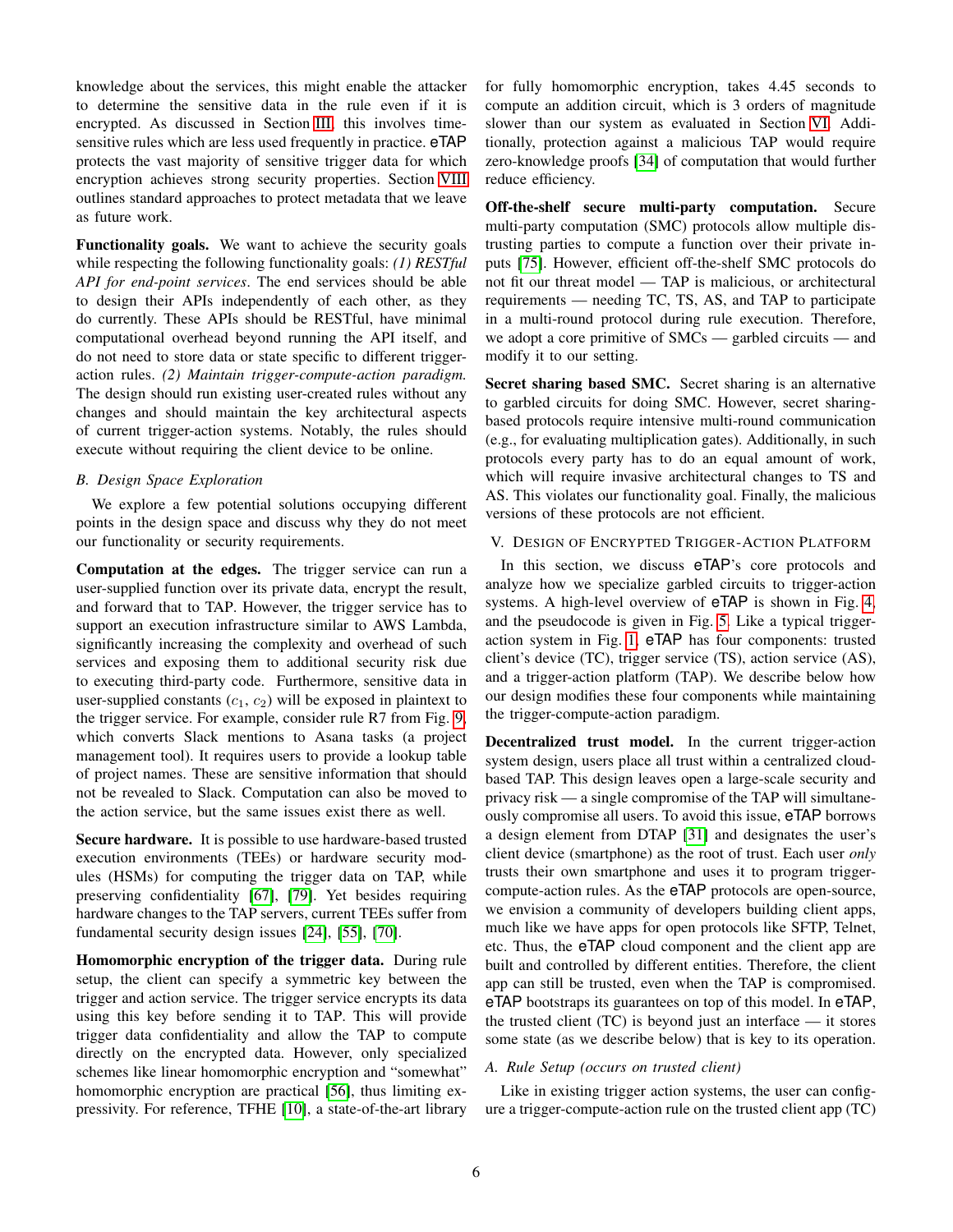<span id="page-6-0"></span>

Fig. 4: Overview of eTAP.

using its click-through interface. The user selects a trigger in a trigger service (TS), a predicate  $f_1$ , a data transformation over the trigger data  $f_2$ , and an action in an action service (AS). The user also specifies any constants  $c$  if required.

TC sends the rule descriptions to TAP and helps the TAP negotiate OAuth tokens with TS/AS required for running the rule. In eTAP, unlike existing TAPs, TC shares with TS and AS two uniformly-generated secret keys  $k<sub>T</sub>$  and  $k<sub>A</sub>$ , upon successful authorizations. The key  $k_T$  and  $k_A$  are tied to the specific trigger and action API for this user in TS and  $AS<sup>2</sup>$  $AS<sup>2</sup>$  $AS<sup>2</sup>$ . If a prior rule has already been set up with the same trigger or action API, then the corresponding OAuth authorization can be skipped and TC will reuse the previously generated  $k_T$  or  $k_A$ . Once the rule is setup, TS and AS store the shared key materials; TAP stores the OAuth tokens; and TC stores the rule  $(f_1, f_2)$ , the keys  $(k_T, k_A)$ , and the constants  $(c_1, c_2)$  provided by the user for the rule.

#### *B. Circuit Garbling (periodic, occurs on trusted client)*

Once the user creates a new rule, TC has to generate garbled circuit to enable secure evaluation of the functions on the (untrusted) TAP. TC generates garbled circuits corresponding to  $f_1$  and  $f_2$  and the associated encoding/decoding blobs. It uses the encoding blob to obtain the garbled labels for usersupplied constants. The decoding blob allows AS to decode the garbled outputs and to decrypt the payload. To ensure TAP does not learn or tamper with the decoding blob, TC encrypts it using  $k_A$ . TC sends the garbled circuits, encoded constants, and encrypted decoding blob to TAP. TC identifies each instance of the garbled circuit using a monotonically increasing counter j. The circuit id j is initialized to zero if this is the first rule where the user uses the connected trigger API; otherwise, TC queries TAP for the circuit id that the connected trigger API is currently using. As garbled circuits cannot be reused, TC periodically repeats the above process.

<span id="page-6-1"></span>CktGarbling((f, c), (k<sup>T</sup> , kA, j)): e<sup>s</sup> ← H(k<sup>T</sup> kjk0) e<sup>r</sup> ← H(k<sup>T</sup> kjk1) ∨ 0 <sup>κ</sup>−11 k<sup>v</sup> ← H(k<sup>T</sup> kjk2) e ← (es, er) (F, Lw<sup>0</sup> 0 , . . . , Lw<sup>m</sup> 0 ) ← Gb<sup>0</sup> (e, f) d <sup>0</sup> ← (lsb(L w1 0 ), . . . , lsb(L wm 0 )) h ← H(L w1 0 k . . . k L wm 0 ) s˜←\$ E(L w0 <sup>1</sup> <sup>⊕</sup> <sup>k</sup>A, (j, kv, er, d<sup>0</sup> , h)) <sup>h</sup>˜ <sup>←</sup> HMACk<sup>A</sup> (jk<sup>L</sup> w0 0 ) d˜← (˜s, h˜) C ← En(e, c) Set j = j + 1 Return j, F, C, d˜ TSExec((x, v), (k<sup>T</sup> , j)): e<sup>s</sup> ← H(k<sup>T</sup> kjk0) e<sup>r</sup> ← H(k<sup>T</sup> kjk1) ∨ 0 <sup>κ</sup>−11 k<sup>v</sup> ← H(k<sup>T</sup> kjk2) X ← En ((es, er), x) t ← CurrentTime() ct ←\$ E(kv, (t, v)) Set j = j + 1 Return j, X, ct TAPExec (j, X, ct), (F, C, d˜) : Y ← Ev(F, (X, C)) Return j, Y, ct, d˜ ASExec (j, Y, ct, d˜), k<sup>A</sup> : Parse Y as (Lw<sup>0</sup> , . . . , Lwm) (˜s, h˜) ← d˜ z ← D(Lw<sup>0</sup> ⊕ kA, s˜) If z = ⊥ then <sup>h</sup>˜<sup>0</sup> <sup>←</sup> HMACk<sup>A</sup> (jkLw<sup>0</sup> ) If h˜<sup>0</sup> 6= h˜ then Return ⊥ Else Return false (j 0 , kv, er, d<sup>0</sup> , h) ← z If j 6= j 0 then Return ⊥ y ← De (d 0 , (Lw<sup>1</sup> , . . . , Lwm)) g ← ⊥ For i ← 1 to m do If y<sup>i</sup> = 0 then g ← g k Lw<sup>i</sup> Else g ← g k (Lw<sup>i</sup> ⊕ er) h <sup>0</sup> ← H(g) (t, v) ← D(kv, ct) t <sup>0</sup> ← CurrentTime() If t <sup>0</sup> > t + τ or h 6= h 0 then Return ⊥ Return y, v

Fig. 5: Circuit generation and rule execution protocols for eTAP.  $L_1^{w_0}$  denotes the true label for the first output wire  $w_0$ ,  $L_1^{w_0} = L_0^{\overline{w}_0} \oplus e_r$ ;  $\tau$  is a threshold parameter used to ensure the freshness of a trigger. CktGarbling is run by TC asynchronous to the actual rule execution. The remaining three functions are run by TS, TAP, and AS during rule execution.

Although TC needs to transmit the garbled circuits and related information prior to rule execution (Fig. [4\)](#page-6-0), we design eTAP such that TC does not need to be online during execution. TC generates and transmits GCs in batches at times when the smartphone is not being used (e.g., when charging at night). Our evaluation (Section [VI-B\)](#page-10-0) demonstrates that transmitting sufficiently many garbled circuits for a day generally takes less bandwidth than backing up a 1-minute Full HD video to a cloud drive. This achieves our design principle of keeping the client device offline during rule execution.

Note that in our setting, the generator of the garbled circuit is the smartphone client  $-$  a trusted entity. This is a key insight and design element that is possible due to the nature of our setting. This allows eTAP to use efficient semi-honest implementations of garbled circuits and achieve security in the presence of a malicious TAP.

*Cryptographic Details.* Without loss of generality, we assume  $f_1: \{0,1\}^n \times \{0,1\}^n \rightarrow \{0,1\}$  and  $f_2: \{0,1\}^n \times$  $\{0,1\}^n \rightarrow \{0,1\}^m$ . For notational simplicity, we denote  $f: \{0,1\}^n \times \{0,1\}^{2n} \rightarrow \{0,1\}^{m+1}$ , such that  $f(x, c) =$  $f_1(x, c_1) || f_2(x, c_2), c = (c_1, c_2) \in \{0, 1\}^{2n}$ . Additionally, let  $H : \{0,1\}^* \rightarrow \{0,1\}^{\kappa}$  denote a cryptographic hash function. The pseudocode of the circuit garbling is given by the CktGarbling function in Fig. [5.](#page-6-1)

Encoding blob. The encoding blob contains the information required to encode the trigger data and encrypt the trigger payload. It can be derived from the key  $k<sub>T</sub>$  and the garbled cir-

 $2F$  For better usability, current TAPs only acquire one OAuth token per service that can access all APIs in it [\[31\]](#page-13-14). eTAP can adapt to this model by exchanging a service-level key  $k_{\text{TS}}, k_{\text{AS}}$ , and derive the API-level keys  $k_{\text{T}}, k_{\text{A}}$  from the hash value of  $k_{TS}$ ,  $k_{AS}$  and API URL, as required.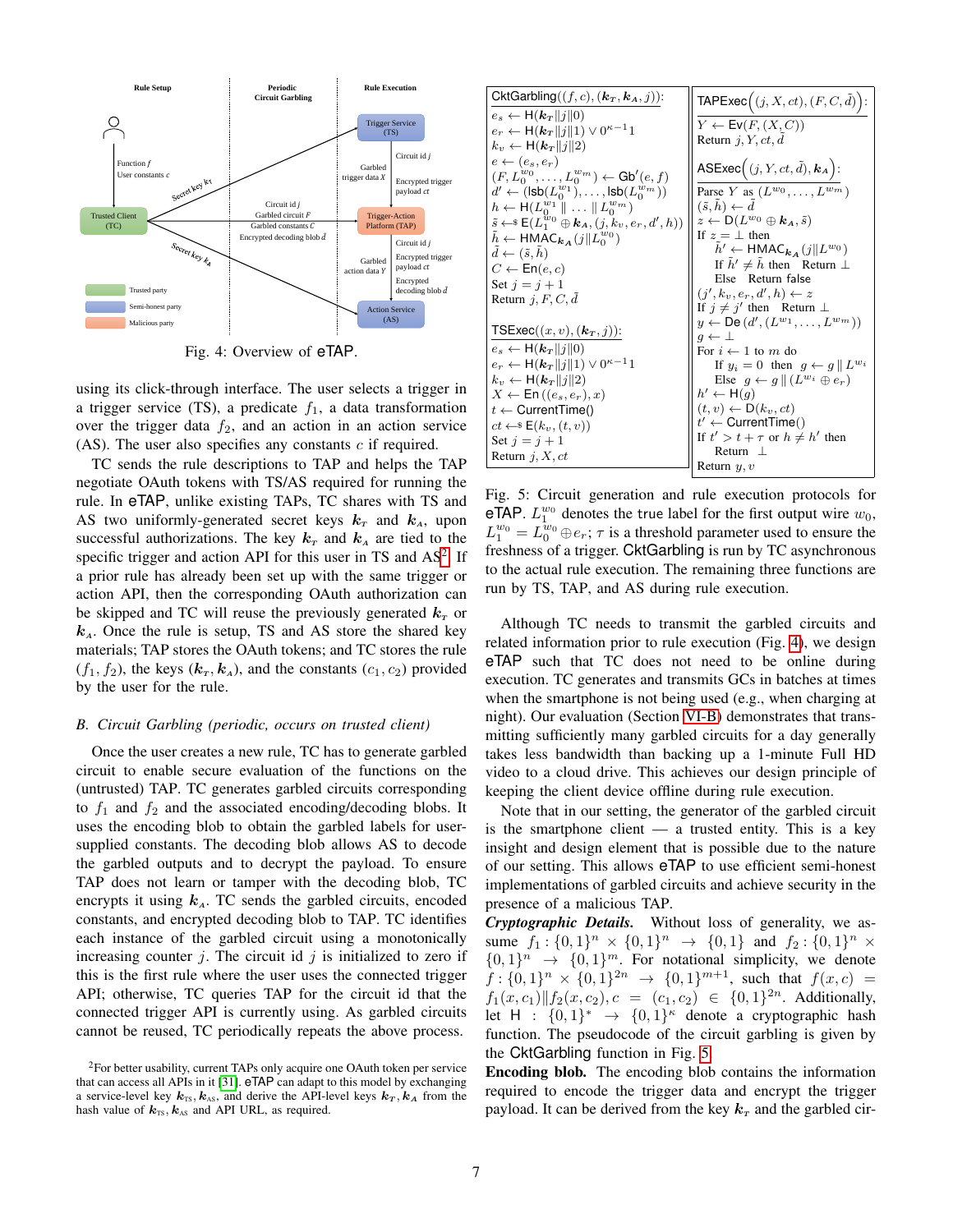cuit id j. TC generates three bitstrings  $(e_s, e_r, k_v) \in \{0, 1\}^{3\kappa}$ , using the hash of  $k_T || j$ . The false labels of the input wires (as described below) are generated using a H with  $e_s$  as the random seed, and  $e_r$  is used as a global offset for the standard free-XOR optimization [\[44\]](#page-13-17). The least significant bit of  $e_r$  is set to 1 to enable the standard point-and-permute optimization [\[17\]](#page-13-26), [\[78\]](#page-14-23). Thus  $e = (e_s, e_r)$  constitutes the encoding information used for the garbling scheme's encoding function (En). The key  $k_v$  is used to protect the payload data v. **Garbled circuit.** To generate the garbled circuit  $F$  for function  $f$ , the labels for every input wire  $w$  are computed as  $L_0^w = H(e_s||w)$  and  $L_1^w = L_0^w \oplus e_r$  (assuming wire index  $w$  is a fixed-length bitstring). The rest of the computation (generating labels of the non-input wires and garbling gates) proceeds as per standard techniques with optimizations, such as row-reduction [\[57\]](#page-14-24) or half-gate [\[78\]](#page-14-23).

Encrypted decoding blob. The decoding blob consists of information necessary for AS to decode the labels of output wires (that correspond to the action data  $y$ ) and to decrypt the payload. Let the output wires be  $(w_0, w_1, \ldots, w_m)$ , where  $w_0$  corresponds to the output wire of  $f_1$ , and the remaining m wires correspond to those of  $f_2$ . Following standard practice  $[17]$ , the decoding information d contains the least significant bits (lsb) of the false label of each output wire  $({\sf Isb}(L_0^{w_0}), \ldots, {\sf Isb}(L_0^{w_m}))$ . In eTAP, decoding information is slightly modified. First, the first bit,  $\textsf{lsb}(L_0^{w_0})$ , of d is dropped to create  $d'$ . Second, the hash of all the false labels of  $f_2$ 's output wires  $h \leftarrow H(L_0^{w_1} \| \dots \| L_0^{w_m})$  is computed. Third, a decoding blob is created using  $d'$ ,  $\hat{h}$ , the payload key  $k_v$ , the XOR offset  $e_r$ , and the current circuit id j. Next, the whole blob is encrypted using a symmetric-key encryption scheme E with a key derived from both  $k_A$  (the secret key shared with AS) and  $L_1^{w_0}$  (the true label of  $f_1$ 's output wire  $w_0$ ) to obtain  $\tilde{s} \leftarrow \varepsilon \left( L_1^{w_0} \oplus \mathbf{k}_A, (j, k_v, e_r, d', h) \right)$ . Additionally, an HMAC [\[46\]](#page-14-25) of the false label of predicate  $f_1$  is computed using  $k_A$  as  $\tilde{h} \leftarrow \text{HMAC}_{k_A}(j||L_0^{w_0})$ . We use  $\tilde{d}$  to denote the tuple  $(\tilde{s}, h)$ . We explain the rationale behind these changes in Section [V-D.](#page-7-0)

**Encoded user constants.** Using the encoding information  $e$ , TC computes the labels for constants c as  $C \leftarrow \textsf{En}(e, c)$ .

To accommodate the above customization, we derandomize the garbling function Gb to Gb<sup>'</sup> that takes an encoding information  $e$  as an input and returns the garbled circuit  $F$ , as well as the false labels of every output wire. TC sends  $(j, F, C, d)$  to TAP and increments the circuit id j by 1.

#### *C. Rule Execution (occurs on TAP; does not involve TC)*

When new trigger data is available for a trigger API, TS will garble the input data and encrypt any payload data, using the encoding blob it computes from  $k_T$  and circuit id  $j$  (which is initialized to 0 when the API is first called). It then transmits the ciphertexts to TAP, which will lookup any rules that are connected to the trigger API (and user) and run the associated garbled circuits. TAP finally transmits the output of the evaluation (garbled action data) and the encrypted decoding blob to the corresponding API in AS, which can decode to the plaintext result using  $k_A$  (Fig. [4\)](#page-6-0).

TS and AS only perform simple encoding and decoding of data — fixed functionality independent of the triggeraction rule semantics, thus maintaining their RESTful nature. We believe that TS and AS are well-motivated to support these additional operations, in exchange for enhanced security. Indeed, current end-point services are concerned about the privacy of user data. For example, GMail recently removed their IFTTT triggers citing security and privacy concerns [\[62\]](#page-14-6).

In our setting, the full evaluation of the garbled circuit is split between the untrusted TAP that executes the circuit to produce garbled output labels and the semi-honest AS that decodes the plaintext result from the labels. This, in combination with the trusted generator, allows eTAP to efficiently achieve the execution authenticity property of GCs using a hash function (Section [V-D\)](#page-7-0), even when TAP itself is malicious. We omit the standard OAuth steps that occur during execution, which the reader can refer to [\[9\]](#page-13-27) for details.

*Cryptographic Details.* TS's operations in the rule execution phase is function TSExec in Fig. [5.](#page-6-1) TS recomputes the encoding information  $e = (e_s, e_r)$  and the payload key  $k_v$  from  $k_T$ and  $j$ . It then encodes the trigger data  $x$  using the garbling scheme's encoding function, producing  $X \leftarrow \textsf{En}(e, x)$ , and encrypts the payload  $v$  under a symmetric-key encryption scheme with the key  $k_v$  to compute  $ct \leftarrow s E(k_v,(t,v))$  where  $t$  is the current timestamp. Finally, TS forwards the message  $(j, X, ct)$  to TAP and increments j by 1.

Upon receiving a trigger message  $(i, X, ct)$ , TAP retrieves the corresponding garbled circuit  $F$ , garbled constants  $C$ , and the encrypted decoding blob  $\tilde{d}$  using the trigger API and the circuit id  $j$ . Next, TAP evaluates  $F$  to obtain the garbled action data  $Y \leftarrow \mathsf{Ev}(F,(X,C))$  and forwards the tuple  $(j, Y, ct, d)$ to AS. Function TAPExec in Fig. [5](#page-6-1) depicts this process.

After receiving a message from TAP, AS decrypts  $d$  to obtain the decoding information, which will succeed only when  $f_1$  evaluates to true (i.e.  $L^{w_0} = L_1^{w_0}$ ). If AS is able to decrypt the decoding blob, it uses  $(d', k_v)$  to obtain the final output  $(f_2(x, c_2), v)$  in plaintext. AS would terminate if the message from TAP is malformed (i.e., hash of labels is inconsistent or decryption fails) or stale (i.e., trigger timestamp is old). The function ASExec in Fig. [5](#page-6-1) depicts this process.

#### <span id="page-7-0"></span>*D. Rationale for Novel GC Protocol & Security Analysis*

eTAP adopts a customized GC-based protocol tailored to the needs of trigger-action platforms. This protocol is novel in the following ways: (1) By leveraging the structure and threat model of trigger-action systems, we can use efficient semi-honest implementations of GCs to obtain security against a malicious evaluator; (2) eTAP supports fixed-length string operations including matching, extraction, and replacement — common operations in trigger-action programs — using Boolean circuits only; (3) eTAP contributes an efficient technique to ensure authenticity on the evaluator's output (i.e., TAP) that requires only two hashes instead of the existing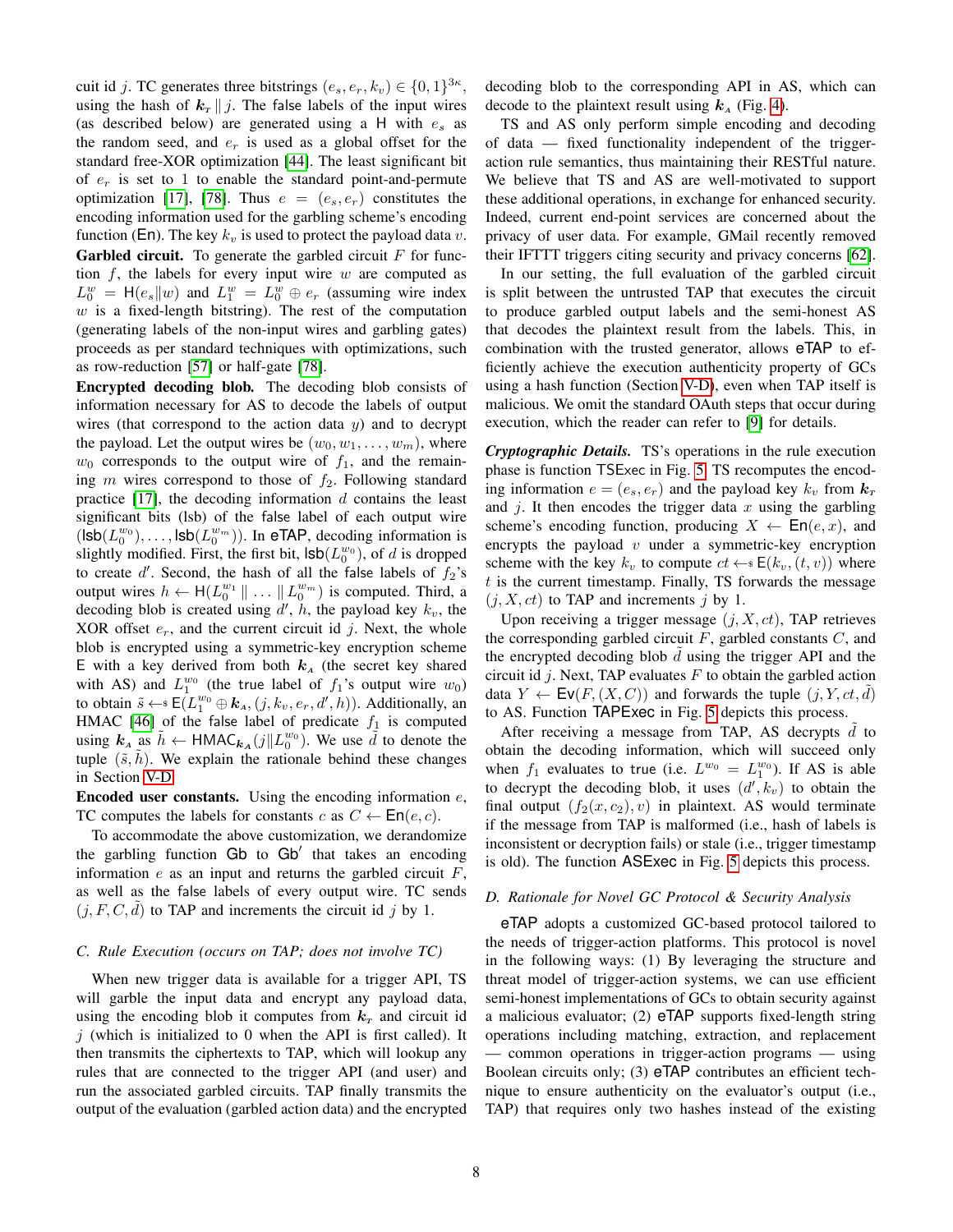standard approach that requires hashes for true and false labels for every output wire.

Our setting has four parties: TC generates the garbled circuit via Gb' and then, both TC and TS use  $En(e, \cdot)$  to encode their respective inputs. On the other hand, TAP evaluates the garbled circuit using  $\textsf{Ev}(F, \cdot)$  while AS decodes the plaintext output using  $\textsf{De}(d', \cdot)$ . Thus, TC and TS jointly act as the "generator", and TAP and AS jointly emulate the role of the "evaluator" of a two-party computation setting. The evaluators (TAP and AS) in our setting do not have any private input, therefore, eTAP does not require any oblivious transfers. Trust assumptions of the constituent parties of the generators and evaluators are asymmetric. Among the generators, TC is fully trusted and TS is semi-honest; among the evaluators, AS is semi-honest and TAP is fully malicious. Recall, TS and AS do not collude with TAP. (See Section [IV-A](#page-4-0) for the motivations behind these trust assumptions.)

Next, we highlight the changes we introduce in twoparty GC protocol and the rationale behind those changes. We formally prove all security properties of our protocol in Appendix [A.](#page-14-12)

(1) TC generates the encoding information deterministically from the shared secret key  $k<sub>T</sub>$  and the circuit id j, so that TS can also generate it without any communication with TC during rule execution. This achieves our design goal of ensuring that TC can be offline during rule execution. We note that this change does not violate the input privacy guarantees of the GC (see Thm. [A.1,](#page-14-26) [A.3,](#page-16-0) [A.4,](#page-16-1) and [A.5\)](#page-16-2).

(2) Recall that the decoding blob (which contains information to decode garbled action data and to decrypt payload) is encrypted using the bit-wise XOR of  $k_A$  and  $L_1^{w_0}$  as the key. Thus, TAP cannot learn the decoding blob (it does not have  $k_A$ , Thm. [A.1\)](#page-14-26). Only AS can successfully decrypt  $\tilde{s}$  if it gets the true label of the output wire of  $f_1$ ,  $L_1^{w_0}$ , from TAP; which can happen only when the predicate  $f_1(x)$  evaluates to true. This meets our privacy requirement that AS should not learn  $f_2(x, c_2)$  or v when  $f_1(x, c_1)$  = false. We formally prove this in Thm. [A.4](#page-16-1) and [A.5.](#page-16-2)

(3) eTAP ensures that the malicious TAP (evaluator) cannot tamper with the results of evaluation. To achieve this we add the following information to the decoding blob:  $h =$  $H(L_0^{w_1} \| ... \| L_0^{w_m})$ , the XOR offset  $e_r$ , and  $H(L_0^{w_0})$ . Standard techniques to achieve this property require the hashes of both true and false labels for every output wire [\[78\]](#page-14-23). However, in  $e\mathsf{TAP}$ , AS does not have access to the circuit  $F$  and the garbled inputs  $(X, C)$ . This makes it safe to disclose  $e_r$  to AS (Thm. [A.4,](#page-16-1) [A.5\)](#page-16-2). Thus, AS can compute  $L_0^{w_1}, \ldots, L_0^{w_m}$  from the output labels (see ASExec in Fig. [5\)](#page-6-1) and check whether TAP has returned forged labels for the output wires corresponding to  $f_2$ . The HMAC h is used to ensure the authenticity of the first output wire corresponding to  $f_1$ , when it evaluates to false. Because of this structure, eTAP achieves efficient authenticity verification with two hash values (Thm. [A.2\)](#page-15-0). This modification, combined with trusted generator, allows us to use efficient semi-honest implementations of GCs while achieving security against a malicious evaluator (TAP).

(4) We use a circuit id  $j$  to synchronize between different parties (TS, TAP, AS) so that they evaluate the correct circuit. Malicious TAP can observe the circuit id (in plaintext) and can tamper with it. eTAP ensures that the AS will always be able to catch a lying TAP, and will never act on an incorrect circuit id  $j$ . (See the proof in Appendix [A.](#page-14-12)) Metadata leaked due to learning  $\dot{\gamma}$  is outside the scope of this paper (Security Non-goals in Section [IV-A\)](#page-4-0). We discuss a potential solution in Section [VIII.](#page-12-0)

#### <span id="page-8-0"></span>*E. Supporting TAP-Specific Operations with Garbled Circuits*

While in theory any arbitrary function can be converted into Boolean circuits, and therefore can be computed using GCs, in practice they can be expensive. Via an analysis of existing real-world rules (Section [III\)](#page-3-0), we found that they involve well-defined and relatively simple Boolean and arithmetic operations — these are well-studied and efficiently supported by existing GC libraries.

However, we also found that many rules use string operations, such as matching regular expressions and extracting or replacing substrings. The corresponding Boolean circuits of these operations, unless properly designed, will be inefficient to execute using GC [\[53\]](#page-14-27). eTAP computes these string operations by first translating regular expressions into deterministic finite automatons (DFA) and then applying a novel approach to convert DFA to Boolean circuits that can be efficiently evaluated using GC and can be easily extended for substring extraction and replacement. We next describe how  $e<sup>TAP</sup>$  utilizes this approach to perform regular expression matching. Details on substring extraction and replacement are given in Appendix [B.](#page-16-3) (Please refer to [\[23\]](#page-13-28) for details of how to convert a regular expression into a DFA.)

Input and output representations. First, to avoid leaking the length of the string, every string field in the trigger data (and the action data) is padded to a fixed length bitstring. AS is responsible for removing the padding as necessary. The string is encoded into a fixed-length bitstring  $\vec{x} = (x_1, \ldots, x_n)$ where  $x_i \in \{0, 1\}$  before feeding into the encoding function En. Let the operation of the string be defined using the DFA Γ, which is represented as a five-tuple,  $\Gamma = (\mathcal{S}, \Sigma, \delta, s_0, \mathcal{S}_F)$ , where S is the set of states,  $\Sigma$  is the set of alphabets,  $s_0$  is the initial state, and  $S_F$  is the set of final states. The transition function  $\delta$  takes a state and an alphabet and returns the next state; therefore,  $\delta : \mathcal{S} \times \Sigma \rightarrow \mathcal{S}$ . Since every string is a bitstring, we have  $\Sigma = \{0, 1\}$ . Let  $q = |\mathcal{S}|$  be the total number of states. Without loss of generality, we assume  $S = \mathbb{Z}_q = \{1, \ldots, q\}.$ 

Let  $\vec{\delta}$  be the aggregated transition function that takes the entire string  $\vec{x}$  as input and outputs the final state of the DFA,

$$
\vec{\delta}(\vec{x}) = \delta(\ldots \delta(\delta(s_0, x_1), x_2), \ldots, x_n).
$$

If  $\delta(\vec{x}) \in S_F$ , then  $\vec{x}$  is accepted by the DFA, which means that the string matches the regular expression.

Converting DFAs into circuits. The main goal is to convert the transition function  $t = \delta(s, x)$  into a Boolean circuit that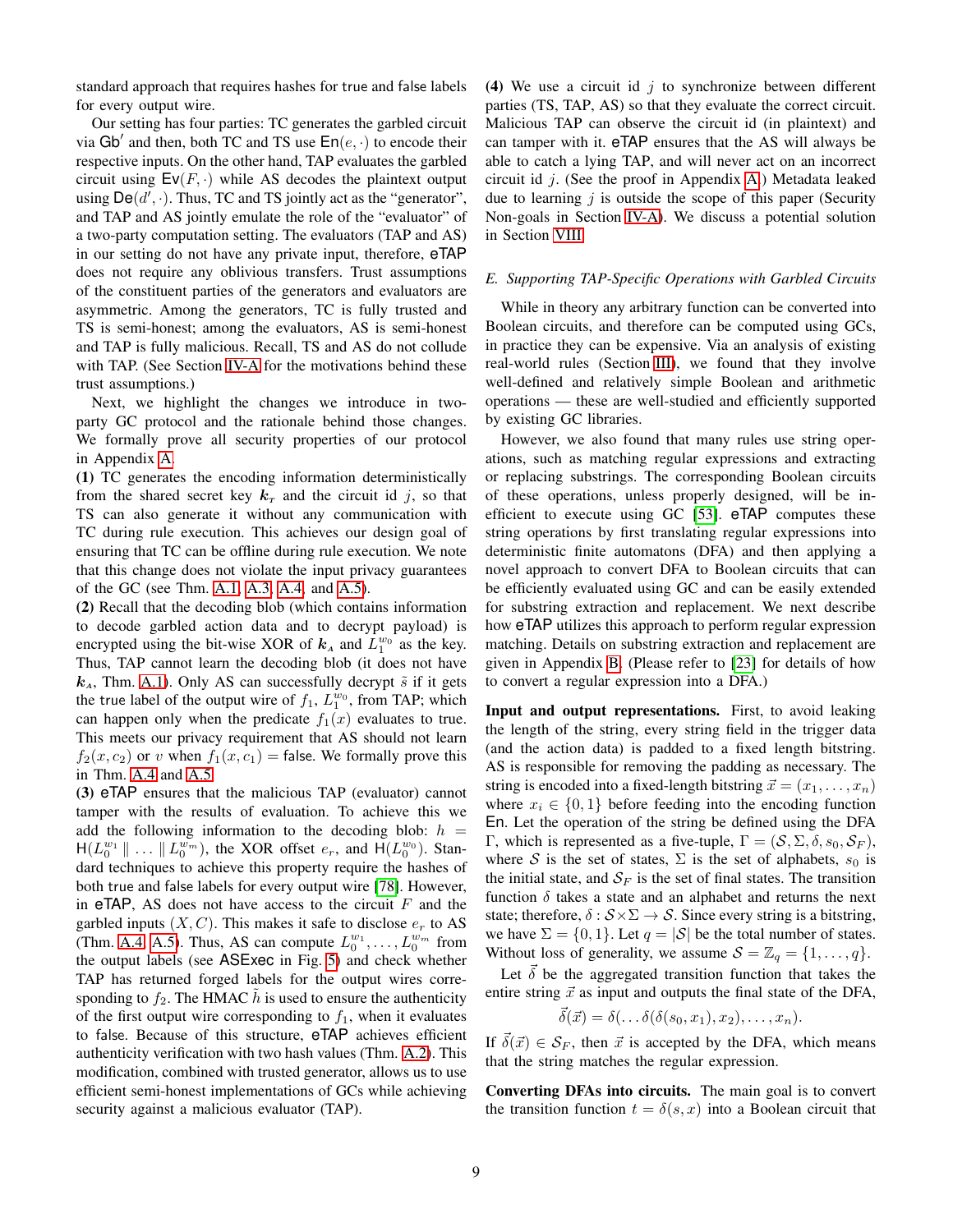uses as few AND and OR gates as possible, to take advantage of the standard free XOR optimization [\[44\]](#page-13-17).

Since both the states s and t are integers between 1 and  $q$ , one can choose to represent each state using  $\log_2 q$  bits and find the truth table for  $\delta$ . However, the resulting circuit would be hard to construct and minimize automatically. Instead, we encode each state as a bit-vector of size q using one-hot encoding. We use S to denote the encoding of a state  $s \in \mathcal{S}$ , and  $S^i$  represents the *i*-the bit of S, where  $S^i = 1$  if  $i = s$  and 0 otherwise. We can observe that when  $S^i = 1$  and  $x = 0$ ,  $T^j = 1$  if and only if  $\delta(i, 0) = j$  holds; Similarly, when  $S^i = 1$ and  $x = 1$ ,  $T^j = 1$  if and only if  $\delta(i, 1) = j$ . Therefore, the output of the DFA becomes

$$
\vec{\Delta}(\vec{x}) = \Delta(\dots \Delta(\Delta(S_0, x_1), x_2), \dots, x_n),
$$

where  $\Delta$  is the transition function that operates on the one-hot encoded states.

To represent the transition function  $\Delta$  as a Boolean circuit, we first define two sets for each state  $s$ ,  $P_0^s$  and  $P_1^s$ , where  $P_b^s = \{i \mid \delta(i, b) = j\}$  for  $b \in \{0, 1\}$ . It holds that  $T^j = 1$  if and only if either  $x = 1$  and  $\exists i \in P_1^j, S^i = 1$ , or  $x = 0$  and  $\exists i \in P_0^j, S^i = 1$ . That is to say, for  $1 \le j \le q$ ,

$$
T^j = (x \wedge \bigvee_{i \in P_1^j} S^i) \vee (\neg x \wedge \bigvee_{i \in P_0^j} S^i)
$$
  
=  $(x \wedge \bigvee_{i \in P_1^j} S^i) \oplus (\neg x \wedge \bigvee_{i \in P_0^j} S^i).$ 

Because only one of the  $S^i$  will be 1 at any time, therefore the inner OR gates can also be replaced with XOR:

$$
T^j = (x \wedge \bigoplus_{i \in P_1^j} S^i) \oplus (\neg x \wedge \bigoplus_{i \in P_0^j} S^i).
$$

Note the above expression can be further simplified using the Boolean algebra property  $(x \wedge a) \oplus (\neg x \wedge b) = ((a \oplus b) \wedge x) \oplus a$ . Therefore, each bit in  $T$  requires at most one AND gate to compute. To run  $\Gamma$  over a string of length n, we need to apply transition function  $(∆)$  *n* times, and thus the resulting circuit contains at most  $nq$  AND gates. Finally, to check if the final state is accepted by  $\Gamma$ , simply computing  $\bigoplus S_n^j$  is sufficient.  $j$ ∈ $\mathcal{S}_F$ 

We can observe that the size of the entire garbled circuit is  $O(nq\kappa)$ , on par with the communication cost of the stateof-the-art non-GC based customized approach [\[53\]](#page-14-27). However, being purely circuit-based, our approach allows functional conjugation with other operations and retains the same security properties of standard GC. We describe more details on how to extend this approach to perform substring extraction and replacement in Appendix [B.](#page-16-3)

Supported functions. By incorporating the above techniques, we can use garbled circuit to efficiently compute common arithmetic operations, string operations, and dictionary lookup, which cover all but three functions listed in Fig. [3.](#page-3-2) We sketch the implementation details for each supported function in Appendix [C.](#page-17-1) Based on our analysis in Section [III,](#page-3-0) this set of operations enables eTAP to support 93.4% of the functiondependent rules published on Zapier and *all* of the 500 most popular rules on IFTTT.

It is possible to convert the remaining three unsupported functions (format, strip\_html, and html2markdown) to Boolean circuits, as well, but the resulting circuits will be very large (for example, we need to build a full-blown parser to find HTML tags) and inefficient to evaluate. These functions are only used for formatting and do not require any sensitive user input. Thus, it is safe to run them on AS or TS directly with minor modifications to their APIs.

#### VI. EVALUATION OF ETAP

<span id="page-9-0"></span>We prototyped eTAP and showed that it is competitive in performance with TAPs that do not provide any data privacy. We implemented the garbled circuit protocols described in Section [V](#page-5-0) using EMP toolkit [\[72\]](#page-14-28), a C++ library for multiparty computation. We build on EMP toolkit's semi-honest 2PC protocol. We use state-of-the-art optimizations (including free XOR [\[44\]](#page-13-17) and half gates [\[78\]](#page-14-23)) for improving efficiency and bandwidth. The security parameter is  $\kappa = 128$ . For other cryptographic operations we use Cryptography.io [\[2\]](#page-13-29). We use SHAKE-128 (a member of SHA-3 family [\[58\]](#page-14-29)) as a cryptographic hash function, and AES in CBC mode with HMAC using SHA-256 as a semantically secure, non-malleable, robust symmetric-key encryption scheme. To convert regular expressions into DFAs we use the library dk.brics.automaton [\[54\]](#page-14-30). For all experiments, we used n1-standard instances in Google Cloud Platform configured with 2 vCPUs, 7.5 GB memory, and 1 Gbps network connection.

## *A. Performance of Basic Operations*

eTAP supports Boolean, (integer) arithmetic, and string operations (which is sufficient to run most of the rules in Zapier and IFTTT). To evaluate the performance of these basic operations, we picked a set of representative operations from Fig. [3.](#page-3-2) For Boolean, we chose the AND operation since our circuits only contain AND and XOR gates, and the XOR gate can be computed without any encryption costs [\[44\]](#page-13-17). For numeric data, we selected comparison and multiplication between two 32-bit integers. For string operations, we divided them into two categories: operations that need regular expressions (contain, replace, split, and extract\_phone) and those that do not (lookup and  $==$ ). We set the input x as a 100-character  $(800 \text{ bit})$  string, except for lookup, where we set x to a 10character string. In the function  $m.$  lookup(x), we set  $m$  to be a key-value store with 10 entries, where each key and each value is 10-characters long. For x. replace(s, "") and x.contain(s), we set the s to a 4-character string. For  $x \cdot s$ plit(d, 0), we set d to be a single character.

While measuring the costs for above basic garbled circuit operations, we do not consider the overhead of other components like payload encryption, as they are independent of the operation. Fig. [6](#page-10-1) shows the time required for each operation.

The circuit generation (at TC) and circuit evaluation (at TAP) take roughly the same amount of time for each operation, which is expected because they require roughly similar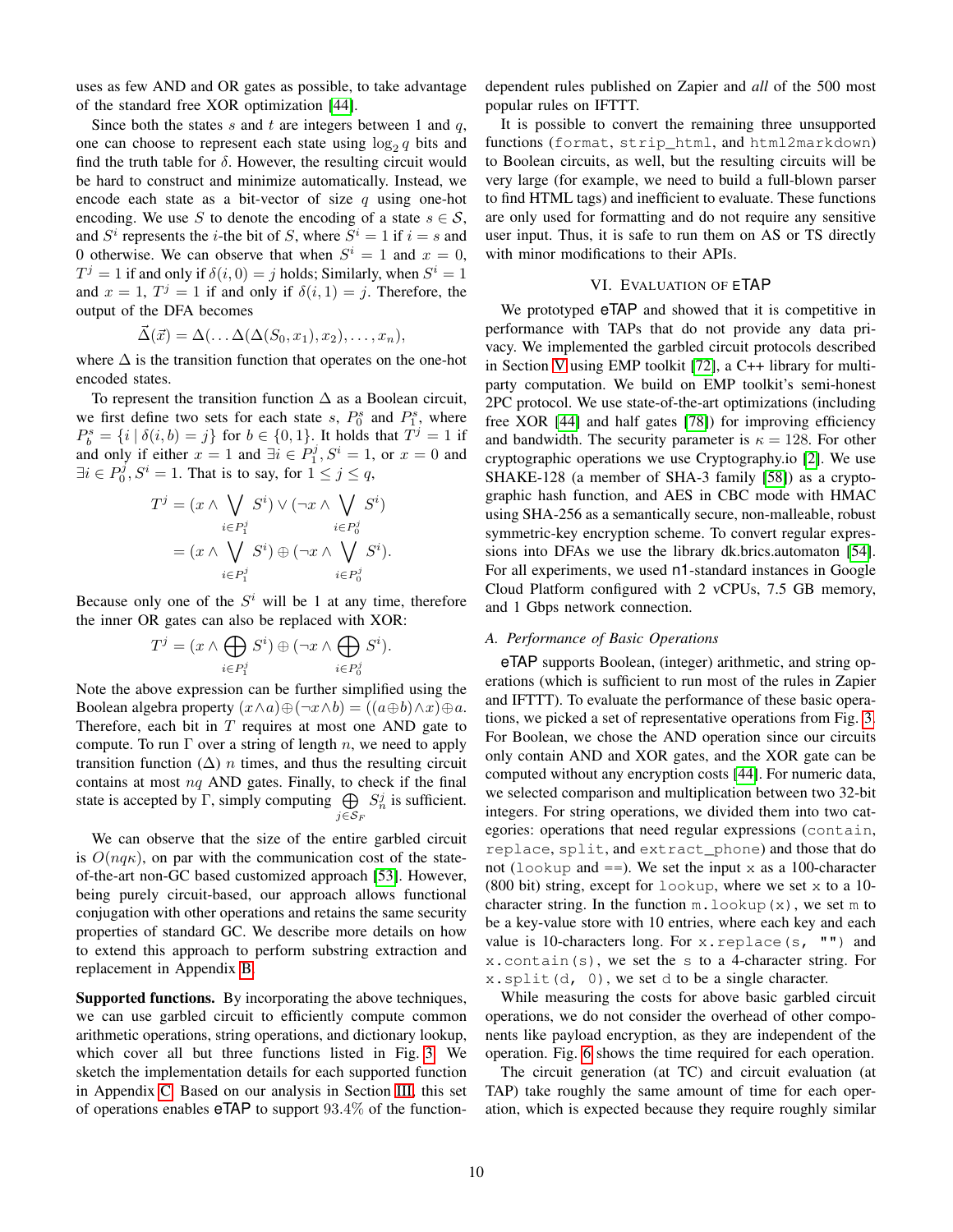<span id="page-10-1"></span>

|     | Operation                                                                                                                             | Client                           | TS                                     | <b>Computation time</b> (ms)<br><b>TAP</b> | AS                                     | GC size<br>(KB)                      | # DFA<br>states       |
|-----|---------------------------------------------------------------------------------------------------------------------------------------|----------------------------------|----------------------------------------|--------------------------------------------|----------------------------------------|--------------------------------------|-----------------------|
|     | Bool $x \& y$                                                                                                                         | 4.0                              | 3.7                                    | 3.7                                        | 3.9                                    | 0.03                                 |                       |
| Num | x > n<br>$*$ n<br>x                                                                                                                   | 4.0<br>4.0                       | 3.9<br>3.7                             | 3.8<br>4.0                                 | 3.8<br>3.7                             | 0.96<br>31                           |                       |
| Str | $x == t$<br>$m.$ lookup $(x)$<br>$x.\text{split}(d,0)$<br>$x.\text{contain}(s)$<br>$x.\text{replace}(s,"")$<br>x.extract_phone() 24.7 | 4.0<br>4.2<br>5.7<br>7.8<br>10.7 | 3.7<br>3.6<br>3.7<br>3.9<br>3.8<br>3.6 | 4.0<br>4.1<br>5.3<br>7.4<br>10.5<br>25.5   | 3.8<br>3.8<br>4.1<br>3.9<br>4.6<br>4.1 | 25<br>31<br>78<br>123<br>278<br>2191 | 16<br>47<br>40<br>108 |

Fig. 6: Execution time of different basic operations at the client (TC), the trigger service (TS), the action service (AS), and the TAP. We record the size of the garbled circuit sent from TC to TAP and the number of states in the DFA if applicable.

operations. Most of the Boolean, arithmetic, and some string operations (such as string equality or lookup) execute in less than 4 ms on the TAP. Complex string operations are also fast (takes less than 25 ms) under some reasonably sized inputs. TS and AS can encode/decode inputs in less than 5 ms.

We record the size of the garbled circuit  $(|F|)$  for each operation in the second-to-last column of Fig. [6.](#page-10-1) The garbled circuit  $F$  needs to be periodically transferred from the client to TAP and the size of the circuit changes significantly for different operations. Although for Boolean AND the circuit is only 31 bytes, the circuit size for a complex regular expression extraction, which is one of the most expensive operations we found, is quite large (2.2 MB). The size of garbled circuit increases with the number of states in the DFA and the length of the input string. The string replacement circuits (replace) are larger, about 2.25x, than their equivalent matching circuits (contain), even though the required DFA is larger for the latter operation. The lookup circuit is small (31 KB).

#### <span id="page-10-0"></span>*B. Performance of Running Complete Rules*

Next, we measure the performance of eTAP on real-world rules. We first picked ten rules from the combined IFTTT and Zapier dataset we collected in Section [III.](#page-3-0) These rules handle sensitive data of different sizes and cover a wide variety of operations (as noted Fig. [3\)](#page-3-2). We list the rules with simple descriptions in Fig. [9.](#page-17-0) The first eight rules (R1-R8) involve frequently used functions, while the last two rules represent two rare but extreme scenarios. R9 requires a rarely-used extract\_phone function, which appears only three times in our dataset and requires a complex regular expression to be evaluated over a long text, thus making it the most expensive rule to compute in our dataset. R10 is connected to a trigger that might have a large payload (videos), so its performance is more dependent on network bandwidth and latency.

For comparison, we built a skeleton version of each service following the current TAP model, where only plaintext data is exchanged and computed, as a baseline. We refer to this as PlainTAP. We used Python library Flask for the cloud component of TAP, as well as two RESTful servers that mimic the APIs provided in current trigger and action services. Two US-west instances hosting TS and AS, and two US-

<span id="page-10-2"></span>

Fig. 7: Latency (top) and throughput (bottom) for running each of the rules (X-axis) in eTAP and PlainTAP.

central instances for hosting TAP and the (simulated) TC. The network latency between US-west and US-central is 39 ms.

Latency. The end-to-end execution latency measures the time between a trigger event (trigger data and payload are available to TS) and AS receiving plaintext output (Fig. [7\)](#page-10-2). The latency, except R9 and R10, is below 260 ms. When compared to **PlainTAP** (Fig. [7,](#page-10-2) top), the execution latency for  $eTAP$  is  $55\%$ more on average. The majority of the latency overhead is due to the higher amount of data transfer in eTAP between TS and TAP (27-51 KB) and between TAP and AS (3-32 KB), which is nearly 128x more than what it would require in PlainTAP. We show the data transfer in the last two columns in Fig. [9.](#page-17-0) Given that TS, AS, and TAP are cloud-based services with high-bandwidth network links, the increase in data usage is reasonable. In addition, we list the time spent by TC to generate and upload a single circuit (as the red bar in Fig. [7,](#page-10-2) top). TC needs less than 12 ms to generate and transfer one circuit for most rules (except for R9, in which case it takes 172 ms). This metric represents the setup time for a new rule before it can be executed. In practice, TC can generate and upload circuits in bulk periodically at its convenience.

Throughput. We measured the throughput as the maximum number of executions per second by eTAP. We used Apache Bench [\[1\]](#page-13-30) to compute the throughput, which simulates sending concurrent trigger messages to eTAP. We pre-computed the trigger labels to eliminate the bottleneck on TS. We gradually increased the concurrency level until the throughput saturated. We reported the maximum throughput of eTAP and PlainTAP in Fig. [7](#page-10-2) (bottom). eTAP is capable of executing 65-90 rules of type R1-R8 per second on a single server. Compared to PlainTAP, for all but one (R9) rule, eTAP provides around 41% throughput of PlainTAP. In the worst case, when executing R9, eTAP's throughput reduces to 11% of PlainTAP.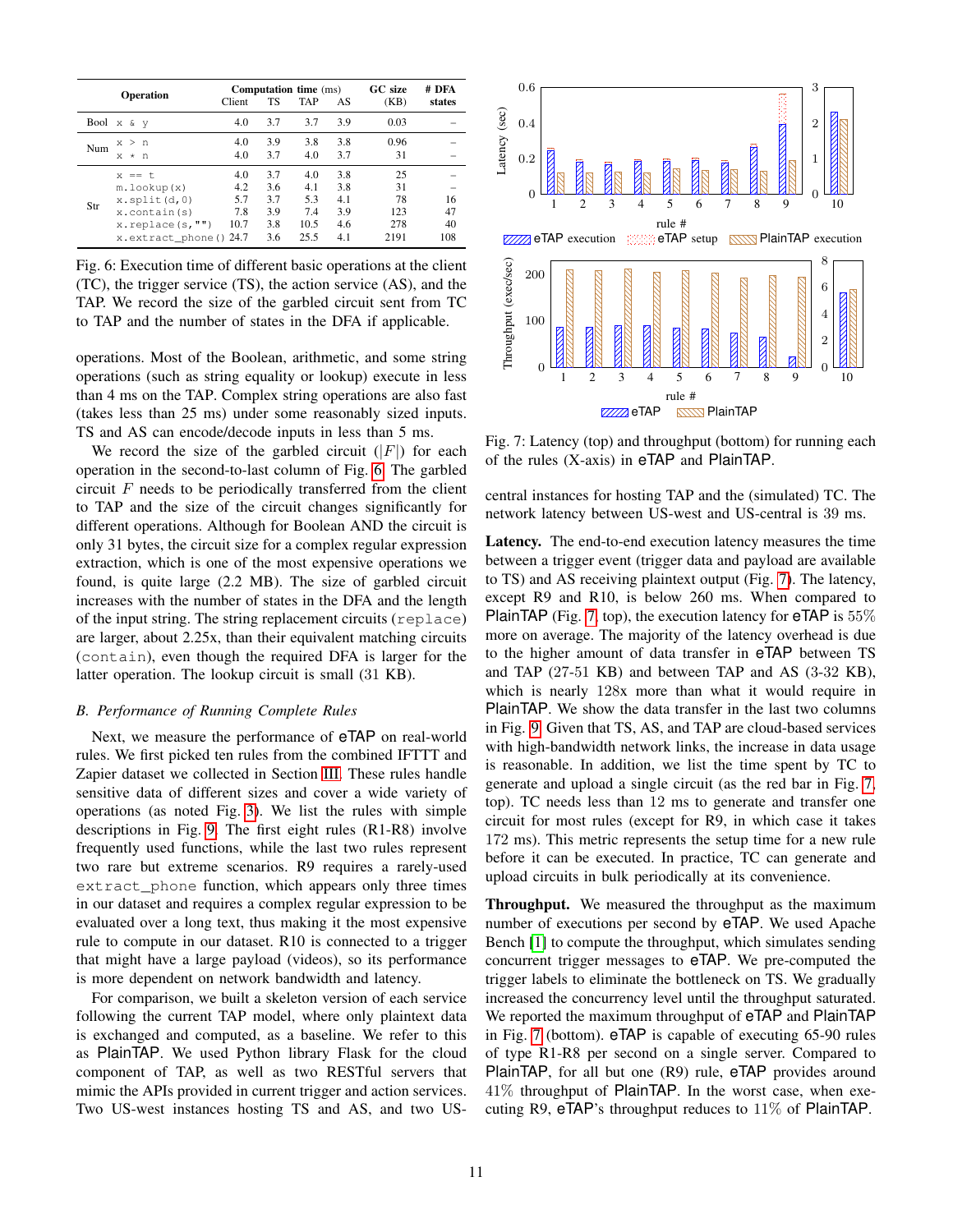To better characterize the performance of eTAP under realistic workloads, we performed a large-scale evaluation where we randomly sampled 100 rules from our combined IFTTT and Zapier dataset. Out of the 100 sampled rules, 55 require computations on the trigger data. For rules with no computations, we simply treated the trigger data as payload and encrypted them inside ct.

Computation overhead on TC. In eTAP, the trusted client TC has to periodically generate and distribute the garbled circuits  $F$ , associated garbled constants  $C$ , and encrypted decoding blobs  $\tilde{d}$  to TAP. For simplicity, we will use the term garbled circuit to denote the set  $(F, C, d)$ . On average it takes 4.1 ms to generate one garbled circuit. Based on prior work [\[28\]](#page-13-31), we assume that an average user has 26 rules installed and that each rule will be executed once every 15 minutes, which is the default interval used by IFTTT to contact its trigger services [\[51\]](#page-14-16). Therefore, we estimate that the TC of an average user needs to spend 10.2 seconds per day to generate 2, 496 circuits. Since the average circuit size is 25.3 KB, the estimated amount of data that TC has to send to TAP per day is 61.7 MB, which is less than the data required to back up 25 high-res photos or a 1-minute HD video (1920x1080 px @30 fps) to a cloud service [\[29\]](#page-13-32), [\[36\]](#page-13-33), a common task executed daily by modern smartphones.

Storage overhead. TAP needs to store all circuits uploaded by TC until they are executed. Based on the dataset in Section [III,](#page-3-0) there are 12.4 million rules (counted by number of installations) running in IFTTT that are connected to private triggers. If we assume, conservatively, that all of them require computations, that each rule will be executed once every 15 minutes, and that each rule on average requires 25.3 KB of storage per execution based on the sampled rule set, the total storage overhead for using eTAP would be 28 TB. Given that cloud storage is inexpensive [\[14\]](#page-13-34), the overhead is manageable. eTAP introduces little storage overhead to AS, TS, and TC. TS and AS only need to store a 16-byte key  $(k_T \text{ and } k_A)$  and the current circuit id  $j$  (4 bytes) for each user. TC needs to store the circuit id  $j$  and the keys for each service connected to the user's installed rules, since it can delete the circuits it generated after uploading them to TAP.

Latency and throughput. We first measured the end-to-end latency of running each rule individually and computed the average. The average latency of eTAP is 139 ms, which is similar to PlainTAP (110 ms). The increase in latency should be tolerable, considering the delays in current trigger-action systems are usually 1 to 2 minutes [\[51\]](#page-14-16). Then, we issued concurrent requests to trigger every rule at the same time and recorded the maximum throughput. The throughput of eTAP is 96 requests per second (RPS), which is 45% of the throughput of PlainTAP (211 RPS). Overall, we have shown that eTAP can run real rules with a modest performance impact.

A few studies have investigated the security issues in IFTTTlike systems. Most closely related is the work of Fernandes et al. [\[31\]](#page-13-14) where they first introduce the compromised TAP model, and then built DTAP, a system to prevent the misuse of stolen OAuth tokens. They focus only on the integrity problem. By contrast, our work subsumes DTAP by providing confidentiality to the private trigger data passing through TAPs and adding authenticity of trigger-compute-action rule execution.

Chiang et al. [\[25\]](#page-13-35) recently propose Obfuscated TAP that handles metadata attacks. They propose techniques to hide trigger data arrival patterns and the types of trigger and action services from the untrusted TAP. Their work also performs end-to-end encryption of trigger data but cannot support computations. In contrast, eTAP focuses on protecting sensitive trigger data while allowing computation — a common usecase in real-world rules (e.g., filter codes in IFTTT).

Bastys et al. [\[16\]](#page-13-18) classify the sensitivity of IFTTT's trigger and action services and show that 30% of IFTTT's apps may violate privacy by exfiltrating private information to a thirdparty. Xu et al. [\[74\]](#page-14-31) analyze how much private data can be harvested by TAPs. They demonstrate that IFTTT has access to more data than necessary. For example, IFTTT monitors devices even if they do not trigger actions. This motivates our work in protecting all information from a malicious TAP.

A popular line of work investigates the semantics of rules and how they violate security policies or interfere with each other. Surbatovich et al. [\[69\]](#page-14-32) present an empirical study of IFTTT apps and categorize the apps with respect to potential security and integrity violations. Wang et al. [\[71\]](#page-14-33) design iRuler that uses SMT techniques to discover inter-rule vulnerabilities. This work is orthogonal to ours as it deals with rule semantics and the TAP is considered trusted. By contrast, our work protects trigger data from a malicious TAP.

Cryptographic techniques for secure computation. There is a large body of work on privacy-preserving outsourced computation. Garbled circuit is a particularly popular approach [\[22\]](#page-13-36), [\[37\]](#page-13-37), [\[45\]](#page-13-38), [\[47\]](#page-14-34), [\[68\]](#page-14-35). However, most practical approaches tend to be application-dependent [\[21\]](#page-13-39), [\[43\]](#page-13-40). Since our setting differs from a generic multi-party setting (as discussed in Section [V,](#page-5-0) we needed to develop a customized protocol).

For evaluation of string operations in a secure two-party computation setting, Mohassel et al. [\[53\]](#page-14-27) introduced Obliv-DFA, a custom non-GC based protocol that only supports regular expression matching. Extending Obliv-DFA to substring extraction and replacements would not be possible without drastically changing the protocol and incurring significant overhead. eTAP, on the other hand, supports string operations through a novel and efficient purely circuit-based approach. This allows functional composition with other operations such as substring extraction/replacements and simple transfer of security properties of GC.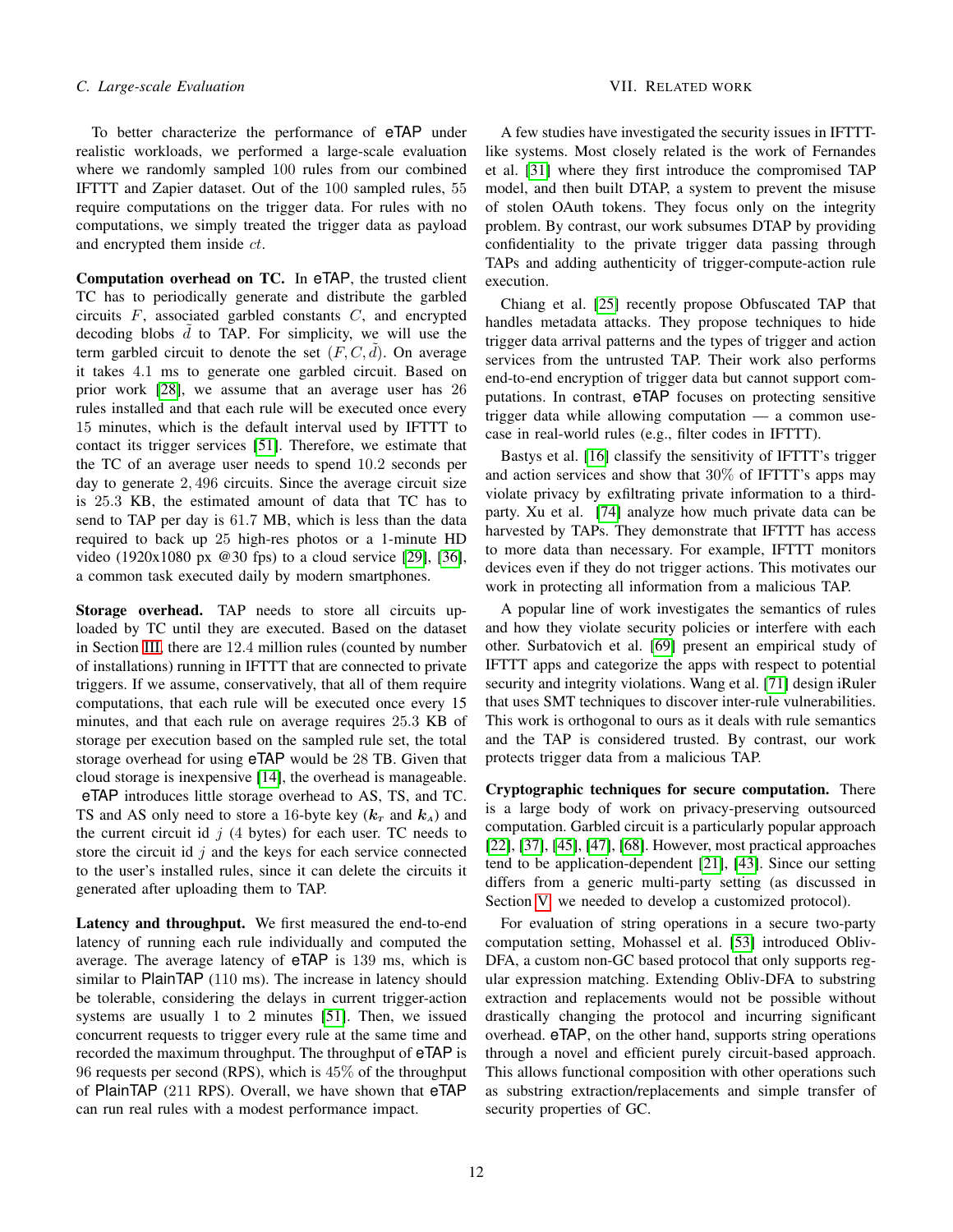#### VIII. DISCUSSION AND LIMITATIONS

<span id="page-12-0"></span>Security against metadata leakage. Some rules reveal sensitive information just because they are executed. For example, consider the rule: "IF I leave home, THEN turn off the WiFi." TS sends a message to AP only when the user leaves the home. In our threat model, TAP knows the rule semantics. Therefore, when TAP observes a message from this particular TS, it will learn that the user has left the home. Such metadata leakage from side-channels is hard to prevent cryptographically. Recent work [\[25\]](#page-13-35), [\[74\]](#page-14-31) has applied *cover traffic* to protect timesensitive information in trigger-action rules by hiding the real trigger events among fake-but-identical ones. We discuss a simple modification to eTAP that uses cover traffic without requiring TC to generate new (fake) circuits.

TC generates a set of circuits and transmits them to TAP, as before. Let J denote circuit indices in this set. TS also internally keeps track of the set of circuit indices  $J'$  that have been used with *real* data. To send real data, TS picks random  $j \in J \setminus J'$ , updates  $J' \leftarrow J' \cup \{j\}$ , and continues as before (Section [V\)](#page-5-0). To send fake data, it picks random  $j \in J$ , and then sets the garbled trigger data to random bits. TAP executes the chosen circuit ID as before and sends output to AS. When fake data is evaluated on a circuit, the decryption at the AS will fail with very high probability and thus, it will ignore the message. We present an example to illustrate this approach. Assume TC generates two circuits with ids  $J = \{j_1, j_2\}$  and TS has to send five events  $e_1, e_2, \ldots, e_5$ , among which only  $e_2$  and  $e_3$  are real. Following the scheme above, it transmits the following sequence of circuit ids to TAP:  $j_1, j_1, j_2, j_1, j_2$ . We see that  $j_1$  is used multiple times: first for  $e_1$ , then for  $e_2$ , and finally for  $e_4$ . TAP will notice that  $j_1$  circuit was executed thrice, but it cannot distinguish which of these executions was on real data.

This approach is secure due to two reasons: (1) TAP cannot distinguish between executions on real or fake data due to the garbling procedure we use in eTAP [\[78\]](#page-14-23) (see Proposition [1](#page-16-4) for a proof-sketch); and (2) TAP cannot learn anything from circuit usage statistics because of how TS selects  $i$ . In addition, circuits can be executed multiple times but *at most only one* of them will be on real data. Such re-evaluation of circuits on random data does not affect GC security properties [\[18\]](#page-13-16).

Integrating with existing Trigger-Action Systems. We contribute a clean-slate redesign for trigger-action platforms providing data confidentiality from the ground up. As such, it is not immediately backward compatible. However, eTAP's design attempts to minimize these required changes as follows:

First, we create a new TC, a mobile app that users must install on their phones to interact with eTAP. The app mimics the user experience that trigger-action platforms like IFTTT or Zapier currently offer. For example, the user clicks on buttons in a wizard-style user interface to program a rule. TC transparently generates keys and GCs in the background and shares them with TS, TAP, and AS (accordingly) — the user does not have to take any additional action.

Second, the existing TS and AS need to adapt to eTAP protocol. Specifically, both need to communicate with TC to receive keys  $(k_T, k_A)$ . Additionally, TS has to send encoded labels to TAP instead of plaintext trigger data, and AS has to run the decoding function on circuit output (Fig. [5\)](#page-6-1). We have built a library that trigger/action services can use to upgrade their APIs to perform the above operations.

Third, TAP has to evaluate GCs. It also has to cache circuits it receives from TC. We observe that TAP is already setup to perform these tasks — executing code at large scale and managing user-specific data. Although this incurs a resource cost, we believe that it is acceptable given the strong confidentiality and integrity guarantees our work provides.

Rule semantics. A malicious TAP can learn about a user's automation patterns using its knowledge of rule semantics. Although we encrypt the trigger data, TAP can still observe the source endpoint of the trigger data and the destination of the encrypted result. As future work, we envision using results from anonymity networks like Tor [\[30\]](#page-13-41) to hide the sources (trigger service) and destinations (action service) of messages.

Circuit id synchronization. eTAP requires TC and TS to synchronize on the circuit id  $j$ . TAP in eTAP cannot execute a rule if the  $j$  specified by TS is not present in its database of GCs sent by TC. This can happen, for example, if TC fails to generate circuits for a certain day due to technical glitches, but TS continues to generate trigger data. We do not want TS to support additional APIs to inform TC about its current circuit id  $j$ . Instead, we can rely on TAP to provide this information. TS attaches an encrypted (using  $k_T$ ) blob containing the circuit id and the timestamp to TAP along with other data during rule execution. TAP forwards that blob to TC on request from TC. Thus TC can learn the current value of  $j$  and can detect if TAP sends a stale message.

Loss of the trusted client (TC). TC in our setting is the "root" of trust for generating garbled circuits. TC can be an app running on user's personal mobile device. However, the app has to store a number of important states necessary for continued execution of a rule, such as  $k_T, k_A$ , OAuth tokens, j, f, c, etc. Therefore, the states on the trusted client must be preserved in case the device is lost. We can use standard cloud-based solutions to back up the states. For example, the states can be encrypted under a user's password and backed up in a cloud drive. The client can recover the states and continue to operate on a new device once the user connects their cloud drive accounts.

Circuit usage feedback. Different rules execute at varying rates. TAP can monitor rule execution frequency to make predictions about future circuit usage and optimize the number of circuit generations and transmissions. TAP can lie about these statistics; however, it does not affect on the security of eTAP. We leave its implementation to future work.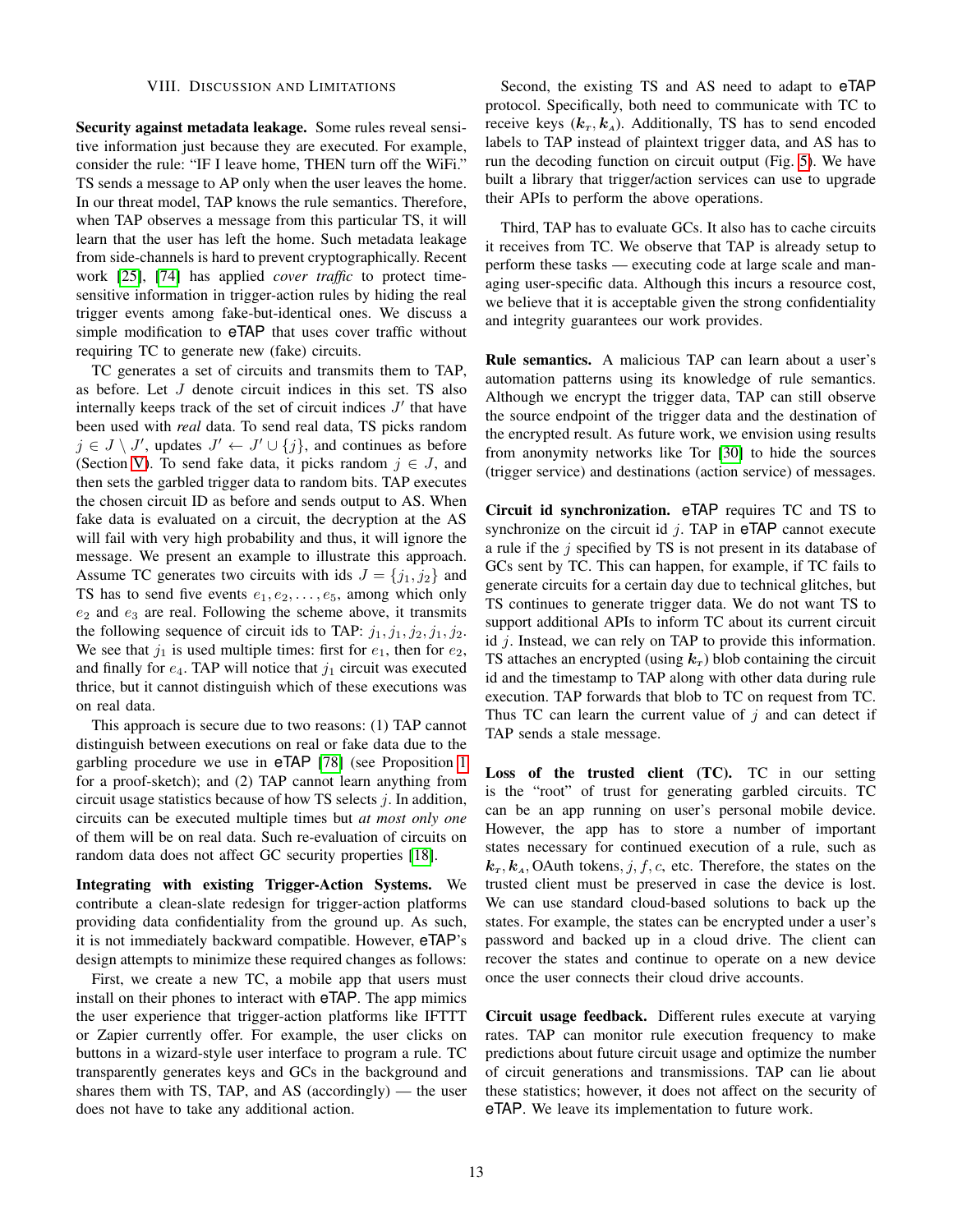#### ACKNOWLEDGEMENTS

We thank the anonymous reviewers for comments that helped improve the paper. This work was supported in part by the University of Wisconsin-Madison Office of the Vice Chancellor for Research and Graduate Education with funding from the Wisconsin Alumni Research Foundation. This work was also partially supported by the Swedish Foundation for Strategic Research (SSF) and the Swedish Research Council (VR).

#### **REFERENCES**

- <span id="page-13-30"></span>[1] ab - Apache HTTP server benchmarking tool. [https://httpd](https://httpd.apache.org/docs/2.4/programs/ab.html).apache.org/ docs/2.[4/programs/ab](https://httpd.apache.org/docs/2.4/programs/ab.html).html.
- <span id="page-13-29"></span>[2] Cryptography.io. [https://cryptography](https://cryptography.io).io.
- <span id="page-13-7"></span>[3] 2017 Cybersecurity Incident & important consumer informationlist of data breaches. https://www.equifaxsecurity2017.[com/consumer-notice/,](https://www.equifaxsecurity2017.com/consumer-notice/) 2017.
- <span id="page-13-2"></span>[4] Be more productive. Automatically. https://flow.microsoft.[com/en-us/,](https://flow.microsoft.com/en-us/) 2020.
- <span id="page-13-19"></span>[5] Creating applets - ifttt platform. [https://platform](https://platform.ifttt.com/docs/applets#creating-applets).ifttt.com/docs/ [applets#creating-applets,](https://platform.ifttt.com/docs/applets#creating-applets) 2020.
- <span id="page-13-11"></span>[6] Filter by zapier integrations. https://zapier.[com/apps/filter/integrations,](https://zapier.com/apps/filter/integrations) 2020.
- <span id="page-13-12"></span>[7] Formatter by zapier integrations. https://zapier.[com/apps/formatter/](https://zapier.com/apps/formatter/integrations) [integrations,](https://zapier.com/apps/formatter/integrations) 2020.
- <span id="page-13-0"></span>[8] IFTTT: If This Then That. [https://ifttt](https://ifttt.com).com, 2020.
- <span id="page-13-27"></span>[9] Service api requirements - ifttt platform. [https://platform](https://platform.ifttt.com/docs/api_reference#service-authentication).ifttt.com/docs/ [api\\_reference#service-authentication,](https://platform.ifttt.com/docs/api_reference#service-authentication) 2020.
- <span id="page-13-24"></span>[10] Tfhe: Fast fully homomorphic encryption library over the torus. [https:](https://github.com/tfhe/tfhe) //github.[com/tfhe/tfhe,](https://github.com/tfhe/tfhe) 2020.
- <span id="page-13-1"></span>[11] Zapier: Connect your apps and automate workflows. [https://zapier](https://zapier.com/home).com/ [home,](https://zapier.com/home) 2020.
- <span id="page-13-21"></span>[12] J. Alwen, J. Katz, Y. Lindell, G. Persiano, a. shelat, and I. Visconti. Collusion-free multiparty computation in the mediated model. In S. Halevi, editor, *Advances in Cryptology - CRYPTO 2009*, pages 524– 540, Berlin, Heidelberg, 2009. Springer Berlin Heidelberg.
- <span id="page-13-22"></span>[13] J. Alwen, A. Shelat, and I. Visconti. Collusion-free protocols in the mediated model. In D. Wagner, editor, *Advances in Cryptology – CRYPTO 2008*, pages 497–514, Berlin, Heidelberg, 2008. Springer Berlin Heidelberg.
- <span id="page-13-34"></span>[14] Amazon. Pricing for Elastic Block Storage. [https://aws](https://aws.amazon.com/ebs/pricing/).amazon.com/ [ebs/pricing/,](https://aws.amazon.com/ebs/pricing/) 2020.
- [15] I. Bastys, M. Balliu, and A. Sabelfeld. If this then what? controlling flows in iot apps. In *Proceedings of the 2018 ACM SIGSAC Conference on Computer and Communications Security*, pages 1102–1119, 2018.
- <span id="page-13-18"></span>[16] I. Bastys, M. Balliu, and A. Sabelfeld. If this then what?: Controlling flows in iot apps. In *ACM Conference on Computer and Communications Security*, pages 1102–1119. ACM, 2018.
- <span id="page-13-26"></span>[17] D. Beaver, S. Micali, and P. Rogaway. The round complexity of secure protocols. In *Proceedings of the Twenty-Second Annual ACM Symposium on Theory of Computing*, STOC '90, pages 503–513, New York, NY, USA, 1990. Association for Computing Machinery.
- <span id="page-13-16"></span>[18] M. Bellare, V. T. Hoang, and P. Rogaway. Foundations of garbled circuits. In *Proceedings of the 2012 ACM conference on Computer and communications security*, pages 784–796, 2012.
- <span id="page-13-15"></span>[19] M. Bellare and C. Namprempre. Authenticated encryption: Relations among notions and analysis of the generic composition paradigm. In *Advances in Cryptology – ASIACRYPT 2000*, pages 531–545. Springer, 2000.
- <span id="page-13-42"></span>[20] M. Bellare and P. Rogaway. Random oracles are practical: A paradigm for designing efficient protocols. In *Proceedings of the 1st ACM Conference on Computer and Communications Security*, CCS '93, pages 62–73, New York, NY, USA, 1993. Association for Computing Machinery.
- <span id="page-13-39"></span>[21] J. Bringer, M. Favre, H. Chabanne, and A. Patey. Faster secure computation for biometric identification using filtering. In *2012 5th IAPR International Conference on Biometrics (ICB)*, pages 257–264. IEEE, 2012.
- <span id="page-13-36"></span>[22] H. Carter, B. Mood, P. Traynor, and K. Butler. Secure outsourced garbled circuit evaluation for mobile devices. *Journal of Computer Security*, 24(2):137–180, 2016.
- <span id="page-13-28"></span>[23] C.-H. Chang and R. Paige. From regular expressions to dfa's using compressed nfa's. In *Annual Symposium on Combinatorial Pattern Matching*, pages 90–110. Springer, 1992.
- <span id="page-13-23"></span>[24] G. Chen, S. Chen, Y. Xiao, Y. Zhang, Z. Lin, and T. H. Lai. Sgxpectre: Stealing intel secrets from sgx enclaves via speculative execution. In *2019 IEEE European Symposium on Security and Privacy (EuroS P)*, pages 142–157, 2019.
- <span id="page-13-35"></span>[25] Y.-H. Chiang, H.-C. Hsiao, C.-M. Yu, and T. H.-J. Kim. On the privacy risks of compromised trigger-action platforms. In *ESORICS*, 2020.
- <span id="page-13-8"></span>[26] C. Cimpanu. Millions of exim servers vulnerable to rootgranting exploit. https://www.zdnet.[com/article/millions-of-exim](https://www.zdnet.com/article/millions-of-exim-servers-vulnerable-to-root-granting-exploit/)[servers-vulnerable-to-root-granting-exploit/,](https://www.zdnet.com/article/millions-of-exim-servers-vulnerable-to-root-granting-exploit/) 2019.
- <span id="page-13-9"></span>[27] C. Cimpanu. Stack overflow hacker went undetected for a week. https://www.zdnet.[com/article/stack-overflow-hacker-went](https://www.zdnet.com/article/stack-overflow-hacker-went-undetected-for-a-week/)[undetected-for-a-week/,](https://www.zdnet.com/article/stack-overflow-hacker-went-undetected-for-a-week/) 2019.
- <span id="page-13-31"></span>[28] C. Cobb, M. Surbatovich, A. Kawakami, M. Sharif, L. Bauer, A. Das, and L. Jia. How risky are real users'{IFTTT} applets? In *Sixteenth Symposium on Usable Privacy and Security (*{*SOUPS*} *2020)*, pages 505–529, 2020.
- <span id="page-13-32"></span>[29] S. Costello. How much video can you record on an iphone? [https:](https://www.lifewire.com/how-much-video-can-iphone-record-2000304) //www.lifewire.[com/how-much-video-can-iphone-record-2000304,](https://www.lifewire.com/how-much-video-can-iphone-record-2000304) 2020. Accessed: 2020-06-02.
- <span id="page-13-41"></span>[30] R. Dingledine, N. Mathewson, and P. Syverson. Tor: The secondgeneration onion router. In *Proceedings of the 13th Conference on USENIX Security Symposium - Volume 13*, SSYM '04, page 21, USA, 2004. USENIX Association.
- <span id="page-13-14"></span>[31] E. Fernandes, A. Rahmati, J. Jung, and A. Prakash. Decentralized action integrity for trigger-action iot platforms. In *Proceedings 2018 Network and Distributed System Security Symposium*, 2018.
- <span id="page-13-10"></span>[32] T. K. Frederiksen, T. P. Jakobsen, and J. B. Nielsen. Faster maliciously secure two-party computation using the gpu. In *International Conference on Security and Cryptography for Networks*, pages 358–379. Springer, 2014.
- <span id="page-13-20"></span>[33] I. Giacomelli, S. Jha, M. Joye, C. D. Page, and K. Yoon. Privacypreserving ridge regression with only linearly-homomorphic encryption. In B. Preneel and F. Vercauteren, editors, *Applied Cryptography and Network Security*, pages 243–261, Cham, 2018. Springer International Publishing.
- <span id="page-13-25"></span>[34] O. Goldreich, S. Micali, and A. Wigderson. How to play any mental game. In *Proceedings of the Nineteenth Annual ACM Symposium on Theory of Computing*, STOC '87, pages 218–229, New York, NY, USA, 1987. Association for Computing Machinery.
- <span id="page-13-3"></span>[35] A. Hern. Uber employees 'spied on ex-partners, politicians and beyoncé', 2016. https://www.theguardian.[com/technology/2016/dec/13/](https://www.theguardian.com/technology/2016/dec/13/uber-employees-spying-ex-partners-politicians-beyonce) [uber-employees-spying-ex-partners-politicians-beyonce.](https://www.theguardian.com/technology/2016/dec/13/uber-employees-spying-ex-partners-politicians-beyonce)
- <span id="page-13-33"></span>[36] S. Hollister. The iphone 6s camera is a huge storage hog (but it might be worth it). https://www.cnet.[com/news/iphone-6s-camera-filesizes-](https://www.cnet.com/news/iphone-6s-camera-filesizes-4k-live-photos-hdr/)[4k-live-photos-hdr/,](https://www.cnet.com/news/iphone-6s-camera-filesizes-4k-live-photos-hdr/) 2015. Accessed: 2020-11-23.
- <span id="page-13-37"></span>[37] Y. Huang, D. Evans, J. Katz, and L. Malka. Faster secure two-party computation using garbled circuits. In *USENIX Security Symposium*. USENIX Association, 2011.
- <span id="page-13-5"></span>[38] IFTTT. How people use IFTTT today. https://ifttt.[com/blog/2016/11/](https://ifttt.com/blog/2016/11/connected-life-of-an-ifttt-user) [connected-life-of-an-ifttt-user,](https://ifttt.com/blog/2016/11/connected-life-of-an-ifttt-user) 2016.
- <span id="page-13-4"></span>[39] IFTTT. Terms of Use. [https://ifttt](https://ifttt.com/terms).com/terms, 2018.
- <span id="page-13-13"></span>[40] IFTTT. IFTTT: Creating Applets. https://platform.ifttt.[com/docs/applets,](https://platform.ifttt.com/docs/applets) 2020.
- <span id="page-13-6"></span>[41] IFTTT. IFTTT: Number of Users and Online Services. [https://](https://platform.ifttt.com/plans) platform.ifttt.[com/plans,](https://platform.ifttt.com/plans) 2020.
- <span id="page-13-43"></span>[42] D. E. Knuth, J. H. Morris, Jr, and V. R. Pratt. Fast pattern matching in strings. *SIAM journal on computing*, 6(2):323–350, 1977.
- <span id="page-13-40"></span>[43] V. Kolesnikov, A. Sadeghi, and T. Schneider. A systematic approach to practically efficient general two-party secure function evaluation protocols and their modular design. *Journal of Computer Security*, 21(2):283–315, 2013.
- <span id="page-13-17"></span>[44] V. Kolesnikov and T. Schneider. Improved garbled circuit: Free xor gates and applications. In *International Colloquium on Automata, Languages, and Programming*, pages 486–498. Springer, 2008.
- <span id="page-13-38"></span>[45] V. Kolesnikov and T. Schneider. Improved garbled circuit: Free XOR gates and applications. In *ICALP (2)*, volume 5126 of *Lecture Notes in Computer Science*, pages 486–498. Springer, 2008.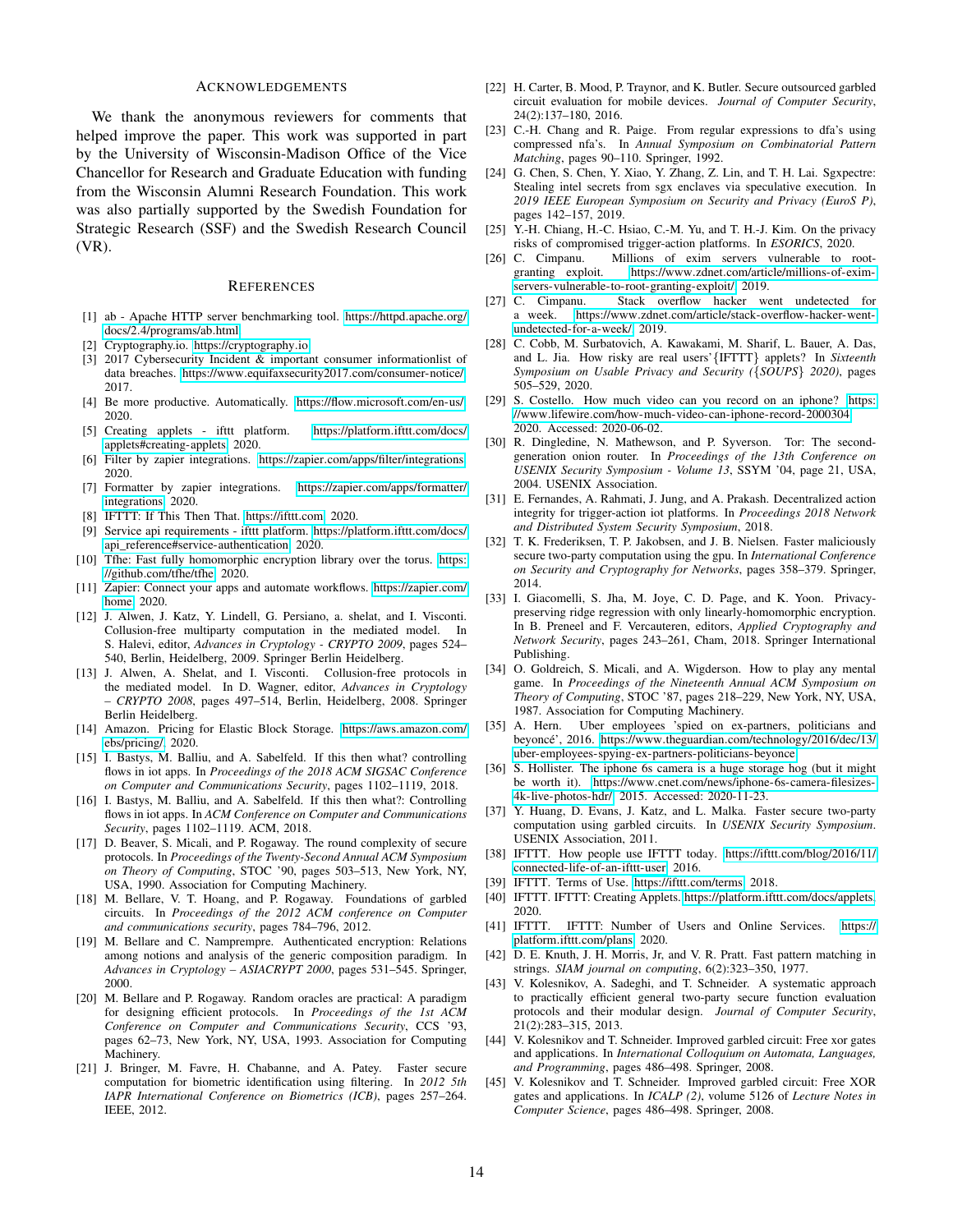- <span id="page-14-25"></span>[46] H. Krawczyk, M. Bellare, and R. Canetti. Rfc2104: Hmac: Keyedhashing for message authentication, 1997.
- <span id="page-14-34"></span>[47] B. Kreuter, A. Shelat, and C. Shen. Billion-gate secure computation with malicious adversaries. In *USENIX Security Symposium*, pages 285–300. USENIX Association, 2012.
- <span id="page-14-1"></span>[48] D. Lee. Uber concealed huge data breach, 2017. [http://www](http://www.bbc.com/news/technology-42075306).bbc.com/ [news/technology-42075306.](http://www.bbc.com/news/technology-42075306)
- <span id="page-14-9"></span>[49] Y. Lindell, B. Pinkas, and N. P. Smart. Implementing two-party computation efficiently with security against malicious adversaries. In *International Conference on Security and Cryptography for Networks*, pages 2–20. Springer, 2008.
- <span id="page-14-0"></span>[50] I. Lunden. IFTTT raises \$24M led by Salesforce to expand its platform to 'connect everything'. https://techcrunch.[com/2018/04/26/ifttt-raises-](https://techcrunch.com/2018/04/26/ifttt-raises-24m-led-by-salesforce-to-expand-its-platform-to-connect-everything/)[24m-led-by-salesforce-to-expand-its-platform-to-connect-everything/,](https://techcrunch.com/2018/04/26/ifttt-raises-24m-led-by-salesforce-to-expand-its-platform-to-connect-everything/) 2018.
- <span id="page-14-16"></span>[51] X. Mi, F. Qian, Y. Zhang, and X. Wang. An empirical characterization of ifttt: ecosystem, usage, and performance. In *Proceedings of the 2017 Internet Measurement Conference*, pages 398–404, 2017.
- <span id="page-14-11"></span>[52] P. Mohassel. A closer look at anonymity and robustness in encryption schemes. In *International Conference on the Theory and Application of Cryptology and Information Security*, pages 501–518. Springer, 2010.
- <span id="page-14-27"></span>[53] P. Mohassel, S. Niksefat, S. Sadeghian, and B. Sadeghiyan. An efficient protocol for oblivious dfa evaluation and applications. In *Cryptographers' Track at the RSA Conference*, pages 398–415. Springer, 2012.
- <span id="page-14-30"></span>[54] A. Møller. dk.brics.automaton – finite-state automata and regular expressions for Java, 2017. http://www.brics.dk/automaton/.
- <span id="page-14-20"></span>[55] K. Murdock, D. Oswald, F. D. Garcia, J. Van Bulck, D. Gruss, and F. Piessens. Plundervolt: Software-based fault injection attacks against intel sgx. In *S&P*, 2020.
- <span id="page-14-22"></span>[56] M. Naehrig, K. Lauter, and V. Vaikuntanathan. Can homomorphic encryption be practical? In *Proceedings of the 3rd ACM Workshop on Cloud Computing Security Workshop*, CCSW '11, pages 113–124, New York, NY, USA, 2011. Association for Computing Machinery.
- <span id="page-14-24"></span>[57] M. Naor, B. Pinkas, and R. Sumner. Privacy preserving auctions and mechanism design. In *EC*, 1999.
- <span id="page-14-29"></span>[58] NIST. SHA-3 standard: Permutation-based hash and extendable-output functions. 2015.
- <span id="page-14-13"></span>[59] Oauth 2.0. [https://oauth](https://oauth.net/2/).net/2/, 2018.
- <span id="page-14-5"></span>[60] D. Palmer. These hackers broke into 10 telecoms companies to steal customers' phone records. https://www.zdnet.[com/article/these-hackers](https://www.zdnet.com/article/these-hackers-broke-into-10-telecoms-companies-to-steal-customers-phone-records/)[broke-into-10-telecoms-companies-to-steal-customers-phone-records/,](https://www.zdnet.com/article/these-hackers-broke-into-10-telecoms-companies-to-steal-customers-phone-records/) 2019.
- <span id="page-14-2"></span>[61] A. Peterson. eBay asks 145 million users to change passwords after data breach. https://www.washingtonpost.[com/news/the-switch/wp/](https://www.washingtonpost.com/news/the-switch/wp/2014/05/21/ebay-asks-145-million-users-to-change-passwords-after-data-breach/) [2014/05/21/ebay-asks-145-million-users-to-change-passwords-after](https://www.washingtonpost.com/news/the-switch/wp/2014/05/21/ebay-asks-145-million-users-to-change-passwords-after-data-breach/)[data-breach/,](https://www.washingtonpost.com/news/the-switch/wp/2014/05/21/ebay-asks-145-million-users-to-change-passwords-after-data-breach/) 2014.
- <span id="page-14-6"></span>[62] J. Porter. Elevating trust in our api ecosystem. [https:](https://developers.googleblog.com/2018/10/elevating-user-trust-in-our-api.html) //developers.googleblog.[com/2018/10/elevating-user-trust-in-our](https://developers.googleblog.com/2018/10/elevating-user-trust-in-our-api.html)api.[html,](https://developers.googleblog.com/2018/10/elevating-user-trust-in-our-api.html) 2018.
- <span id="page-14-15"></span>[63] M. O. Rabin. How to exchange secrets with oblivious transfer. Cryptology ePrint Archive, Report 2005/187, 2005. [https://eprint](https://eprint.iacr.org/2005/187).iacr.org/2005/ [187.](https://eprint.iacr.org/2005/187)
- <span id="page-14-3"></span>[64] Reuters. Database of 191 million U.S. voters exposed on Internet. https://www.reuters.[com/article/us-usa-voters-breach](https://www.reuters.com/article/us-usa-voters-breach-idUSKBN0UB1E020151229)[idUSKBN0UB1E020151229,](https://www.reuters.com/article/us-usa-voters-breach-idUSKBN0UB1E020151229) 2015.
- <span id="page-14-10"></span>[65] P. Rindal and M. Rosulek. Faster malicious 2-party secure computation with online/offline dual execution. In *25th* {*USENIX*} *Security Symposium (*{*USENIX*} *Security 16)*, pages 297–314, 2016.
- <span id="page-14-17"></span>[66] A. Roy Chowdhury, C. Wang, X. He, A. Machanavajjhala, and S. Jha. Crypt: Crypto-assisted differential privacy on untrusted servers. In *Proceedings of the 2020 ACM SIGMOD International Conference on Management of Data*, SIGMOD '20, page 603–619, New York, NY, USA, 2020. Association for Computing Machinery.
- <span id="page-14-18"></span>[67] S. Schoettler, A. Thompson, R. Gopalakrishna, and T. Gupta. Walnut: A low-trust trigger-action platform, 2020. [https://arxiv](https://arxiv.org/pdf/2009.12447.pdf).org/pdf/ 2009.[12447](https://arxiv.org/pdf/2009.12447.pdf).pdf.
- <span id="page-14-35"></span>[68] E. M. Songhori, S. U. Hussain, A.-R. Sadeghi, T. Schneider, and F. Koushanfar. Tinygarble: Highly compressed and scalable sequential garbled circuits. In *2015 IEEE Symposium on Security and Privacy*, pages 411–428. IEEE, 2015.
- <span id="page-14-32"></span>[69] M. Surbatovich, J. Aljuraidan, L. Bauer, A. Das, and L. Jia. Some recipes can do more than spoil your appetite: Analyzing the security and privacy risks of IFTTT recipes. In *WWW*, 2017.
- <span id="page-14-21"></span>[70] J. Van Bulck, M. Minkin, O. Weisse, D. Genkin, B. Kasikci, F. Piessens, M. Silberstein, T. F. Wenisch, Y. Yarom, and R. Strackx. Foreshadow: Extracting the keys to the Intel SGX kingdom with transient out-of-order execution. In *Proceedings of the 27th USENIX Security Symposium*. USENIX Association, August 2018.
- <span id="page-14-33"></span>[71] O. Wang, P. Datta, W. Yang, S. Liu, A. Bates, and C. A. Gunter. Charting the attack surface of trigger-action iot platforms. In *Proceedings of the 2019 ACM SIGSAC Conference on Computer and Communications Security*, CCS '19, pages 1439–1453, New York, NY, USA, 2019. Association for Computing Machinery.
- <span id="page-14-28"></span>[72] X. Wang, A. J. Malozemoff, and J. Katz. EMP-toolkit: Efficient MultiParty computation toolkit. https://github.[com/emp-toolkit,](https://github.com/emp-toolkit) 2016.
- <span id="page-14-4"></span>[73] Wired. Hack Brief: 4-Year-Old Dropbox Hack Exposed 68 Million People's Data. https://www.wired.[com/2016/08/hack-brief-four-year](https://www.wired.com/2016/08/hack-brief-four-year-old-dropbox-hack-exposed-68-million-peoples-data/)[old-dropbox-hack-exposed-68-million-peoples-data/,](https://www.wired.com/2016/08/hack-brief-four-year-old-dropbox-hack-exposed-68-million-peoples-data/) 2016.
- <span id="page-14-31"></span>[74] R. Xu, Q. Zeng, L. Zhu, H. Chi, X. Du, and M. Guizani. Privacy leakage in smart homes and its mitigation: IFTTT as a case study. *IEEE Access*, 7:63457–63471, 2019.
- <span id="page-14-7"></span>[75] A. C. Yao. Protocols for secure computations. In *23rd annual symposium on foundations of computer science (sfcs 1982)*, pages 160–164. IEEE, 1982.
- <span id="page-14-8"></span>[76] A. C.-C. Yao. How to generate and exchange secrets. In *27th Annual Symposium on Foundations of Computer Science (sfcs 1986)*, pages 162– 167. IEEE, 1986.
- <span id="page-14-14"></span>[77] F. Yao and Y. Yin. Design and analysis of password-based key derivation functions. In *Topics in Cryptology – CT-RSA 2005*, pages 245–261. Springer, 2005.
- <span id="page-14-23"></span>[78] S. Zahur, M. Rosulek, and D. Evans. Two halves make a whole. In *Annual International Conference on the Theory and Applications of Cryptographic Techniques*, pages 220–250. Springer, 2015.
- <span id="page-14-19"></span>[79] I. Zavalyshyn, N. Santos, R. Sadre, and A. Legay. My House, My Rules: A Private-by-Design Smart Home Platform. In *EAI MobiQuitous*, 2020.

#### APPENDIX

#### <span id="page-14-12"></span>*A. Security Analysis of eTAP*

In this section, we show that eTAP meets the security goals outlined in Section [IV-A](#page-4-0) by providing concrete security definitions and proofs. We assume the adversaries are probabilistic polynomial time (ppt) — they run in time polynomial in security parameter  $\kappa$ . The garbled circuit protocol  $\mathcal G$  used in eTAP provides *output privacy*, *message obliviousness*, and *execution authenticity*. The encryption scheme  $\mathcal{E}$  is **IND-CCA** secure. We model the hash function H as a random oracle [\[20\]](#page-13-42). Let negl( $\cdot$ ) to be a negligible function.

We prove the security of each component of eTAP, namely TAP, TS, and AS, separately. The security games are defined in Fig. [8.](#page-15-1)

*Security against malicious TAP.* Following our threat model, we assume the TAP is compromised and *malicious*. The security definitions we expect from  $e<sup>TAP</sup>$  are as follows.

Obliviousness. We define the obliviousness property of eTAP by the security game Obliv<sup>etap</sup> as shown in Fig. [8.](#page-15-1) Informally, A despite arbitrarily deviating from the protocol should not know anything about the user-provided constants  $c$ , the trigger data x, v, and the output of the function  $y \leftarrow f(x)$ .

<span id="page-14-26"></span>Theorem A.1 (TAP Obliviousness). *For any ppt adversary* A*, the probability that* A *wins the* Obliv*etap* <sup>A</sup> *game is negligible.*

$$
\Pr\left[\text{ Obliv}_{\mathcal{A}}^{\text{etap}}=1\right]\leq 1/2+\text{negl}(\kappa),
$$

Proof: The proof of this theorem follows directly from the *message obliviousness* security guarantee of garbled circuits  $G$  [\[78\]](#page-14-23) and the semantic security of the encryption scheme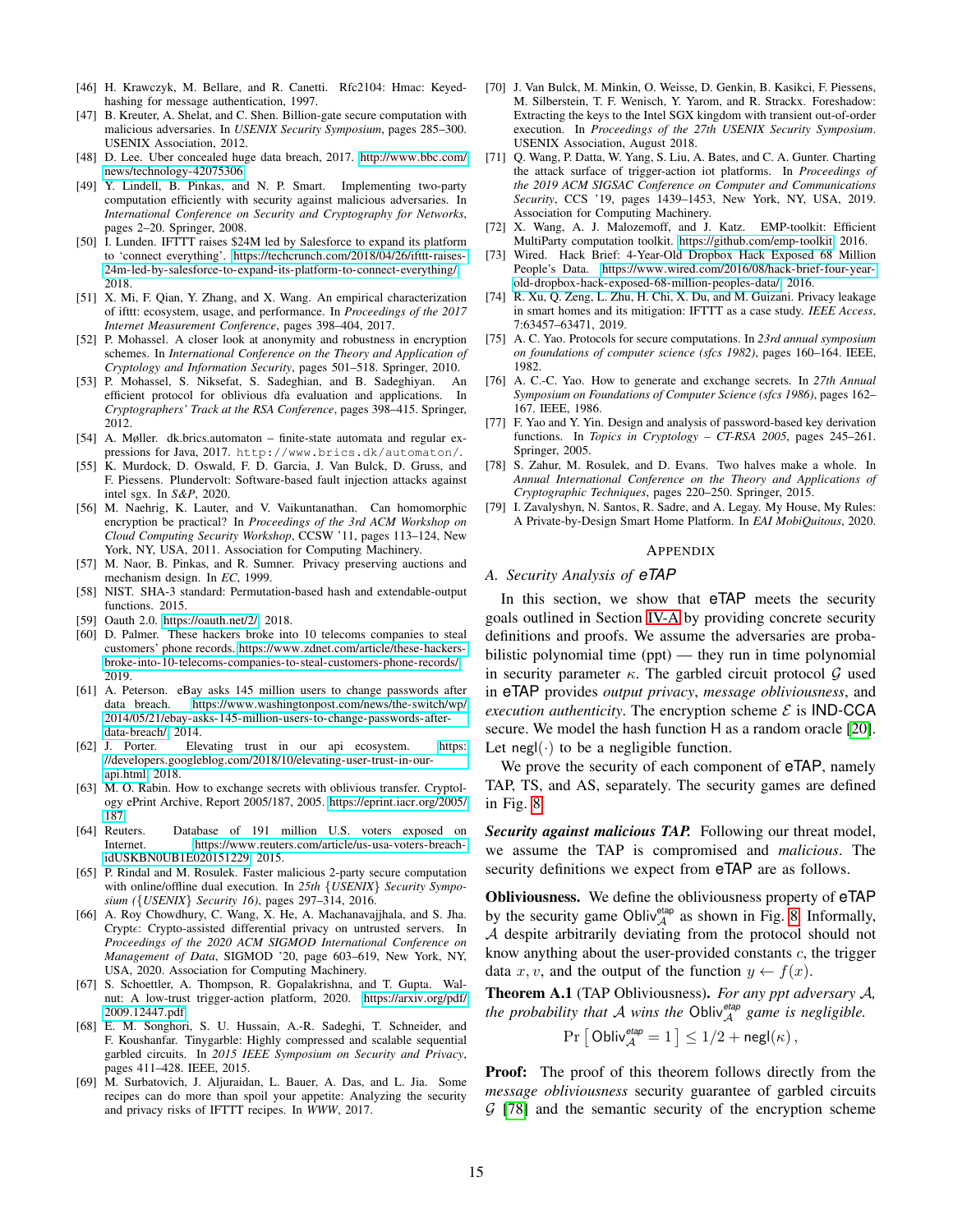<span id="page-15-1"></span>
$$
\begin{array}{|c|c|c|c|}\hline \text{Obliv}^{\text{etap}}_{\mathcal{A}}:\\ \hline \text{f},(x^0,c^0,v^0),(x^1,c^1,v^1)) &\leftrightarrow & \mathcal{A}\\ \text{Pick } j&: \textbf{\textit{k}}_T\leftarrow\$&\{0,1\}^{\kappa}: &\textbf{\textit{k}}_T\leftarrow\$&\{0,1\}^{\kappa}: &\textbf{\textit{k}}_T\leftarrow\$&\{0,1\}^{\kappa}: &\textbf{\textit{k}}_T\leftarrow\$&\{0,1\}^{\kappa}: &\textbf{\textit{k}}_T\leftarrow\$&\{0,1\}^{\kappa}: &\textbf{\textit{k}}_T\leftarrow\$&\{0,1\}^{\kappa}: &\textbf{\textit{k}}_T\leftarrow\$&\{0,1\}^{\kappa}: &\textbf{\textit{k}}_T\leftarrow\$&\{0,1\}^{\kappa}: &\textbf{\textit{k}}_T\leftarrow\$&\{0,1\}^{\kappa}: &\textbf{\textit{k}}_T\leftarrow\$&\{0,1\}^{\kappa}: &\textbf{\textit{k}}_T\leftarrow\$&\{0,1\}^{\kappa}: &\textbf{\textit{k}}_T\leftarrow\$&\{0,1\}^{\kappa}: &\textbf{\textit{k}}_T\leftarrow\$&\{0,1\}^{\kappa}: &\textbf{\textit{k}}_T\leftarrow\$&\{0,1\}^{\kappa}: &\textbf{\textit{k}}_T\leftarrow\$&\{0,1\}^{\kappa}: &\textbf{\textit{k}}_T\leftarrow\$&\{0,1\}^{\kappa}: &\textbf{\textit{k}}_T\leftarrow\$&\{0,1\}^{\kappa}: &\textbf{\textit{k}}_T\leftarrow\$&\{0,1\}^{\kappa}: &\textbf{\textit{k}}_T\leftarrow\$&\{0,1\}^{\kappa}: &\textbf{\textit{k}}_T\leftarrow\$&\{0,1\}^{\kappa}: &\textbf{\textit{k}}_T\leftarrow\$&\{0,1\}^{\kappa}: &\textbf{\textit{k}}_T\leftarrow\$&\{0,1\}^{\kappa}: &\textbf{\textit{k}}_T\leftarrow\$&\{0,1\}^{\kappa}: &\textbf{\textit{k}}
$$

Fig. 8: Security games for eTAP.

 $\mathcal E$ . As such, the attacker learns nothing about  $(x, v, c)$  from  $(X, C, ct)$ . First, note that the game Obliv $_{\mathcal{A}}^{\text{etap}}$  is equivalent to the game  $obv.\,sim_S$  [\[18\]](#page-13-16) in [\[78\]](#page-14-23). Now, consider the simulator  $S$  as presented in Fig. 3 in [\[78\]](#page-14-23). In our setting,  $S$  is used by TC and TS to generate  $(F, X, C)$  which is then used for the rest of the computation. Hence the obliviousness of  $(x, c)$  follows directly from the corresponding proof (game  $obv.sim<sub>S</sub>$ ) presented in [\[78\]](#page-14-23) assuming the random oracle model for H [\[20\]](#page-13-42). The indistinguishability of  $ct^b$  follows trivially from the semantic security guarantee of the encryption scheme, thereby concluding our proof.

We achieve security against a malicious TAP even with a GC implementation for the semi-honest model. Recall that the "generators" — the trusted client (TC) and the trigger service (TS) — in eTAP are at least semi-honest. Hence, a valid garbled circuit for the correct function  $f$  is always generated (as TC is trusted), and all inputs are correctly encoded (since TS is semi-honest and the "evaluators" TAP and AS have no input). Thus, the only way a malicious TAP can compromise the security of eTAP is by forging an inauthentic output label or by replaying, delaying, or dropping a message. We discuss eTAP's resilience to such attacks next.

Authenticity. The security guarantee *authenticity* ensures that no ppt adversary can create a garbled output  $Y' \neq Y$  such that AS acts on  $Y'$  (that is to say ASExec outputs anything but  $\perp$ or false). The formal definition is given by the security game Auth $_A^{\text{etap}}$  as shown in Fig. [8.](#page-15-1)

<span id="page-15-0"></span>Theorem A.2 (TAP authenticity). *For any ppt adversary* A*, the probability that* A *wins the game* Auth*etap* <sup>A</sup> *is negligible,*

$$
\Pr\left[\left.\mathsf{Auth}_{\mathcal{A}}^{\text{etap}}=1\right.\right] \leq \mathsf{negl}(\kappa)\,.
$$

Proof: The proof follows from the non-malleability guarantee (IND-CCA) of the encryption scheme  $\mathcal{E}$ , execution authenticity of  $G$  [\[78\]](#page-14-23), and the collision resistance of the hash function H. For the rest of the proof, consider the simulator  $S$  in [\[78\]](#page-14-23) which additionally returns  $h = H(L_0^{w_1} \| ... \| L_0^{w_m})$ ,  $e_r$ and  $L_0^{w_0}$ . TC uses this additional information to generate the decoding blob  $d$ . Similarly, the function in  $De$  is changed to that of ASExec.

#### *Case I - Authenticity of*  $y_1 = f_1(x, c)$ *.*

Note that  $\tilde{s}$  is encrypted under a key derived from  $k_A$  and  $L_0^{w_0}$ . Hence, from the semantic security of the encryption scheme, TAP does not have access to  $e_r$  since it does not know  $k_A$ 

by design. Thus, in case  $y_1$  = false, TAP has access only to the false label  $L_0^{w_0}$  and thereby cannot cheat AS. On the other hand, if  $y_1$  = true, TAP can return some garbage value L' such that  $D(L' \oplus k_A, \tilde{d}) = \perp$ . However, AS can detect this with the help of the HMAC. Moreover, TAP cannot send any of the hitherto unseen HMACs because it cannot obtain the output labels without access to the corresponding  $X$  (TS's trigger data).

# *Case II - Authenticity of*  $y_2 = f_2(x, c)$ *.*

From the collision resistance of H, the only way TAP can cheat is by generating a label  $L_{1-y_2[i-1]}^{w_i}$  for some wire  $i \in [1, m]$ where  $y_2[i]$  denotes the *i*-th bit of  $y_2$ . However, as discussed above, TAP cannot compute any other label other than the one obtained from  $EV(F, X, C)$ .

The rest of the proof follows an identical sequence of hybrids as the proof of Theorem 1 in [\[78\]](#page-14-23) assuming the random oracle model for H.

Protection from altering the timing of rule execution. An adversary cannot forge a message that the AS will accept due to the strong authenticity guarantee of eTAP protocol. However, it can alter the execution time of a rule by deliberately dropping, delaying, or replaying messages. TAP can successfully drop a message without being detected by AS. However, this would fall under the denial-of-service attack which is beyond eTAP's scope (Section [IV-A\)](#page-4-0). eTAP also protects against replayed or delayed messages.

Every message from TS is timestamped as they are sent which AS can check before performing any action. Therefore, AS will reject a message — outputting  $\bot$  — if the received message is delayed more than  $\tau$  seconds (a parameter set by AS) since the time it was sent from TS. (See the function ASExec in Fig. [5.](#page-6-1)) We acknowledge that the TAP can replay any message for which  $f_1(x, c) =$  false without getting detected by the AS.

Nevertheless, this does not lead to any undesirable outcome in practice because in this case AS performs no action. Note that the above attack (replay of false labels) could have been prevented by keeping track of the last seen circuit id of each rule at AS. However, maintaining such state information would violate the RESTfulness of AS.

**Tampering with circuit id j.** The malicious TAP can modify the circuit id  $j - a$  unique identifier given to every instance of a garbled circuit for synchronization between TAP, TS, and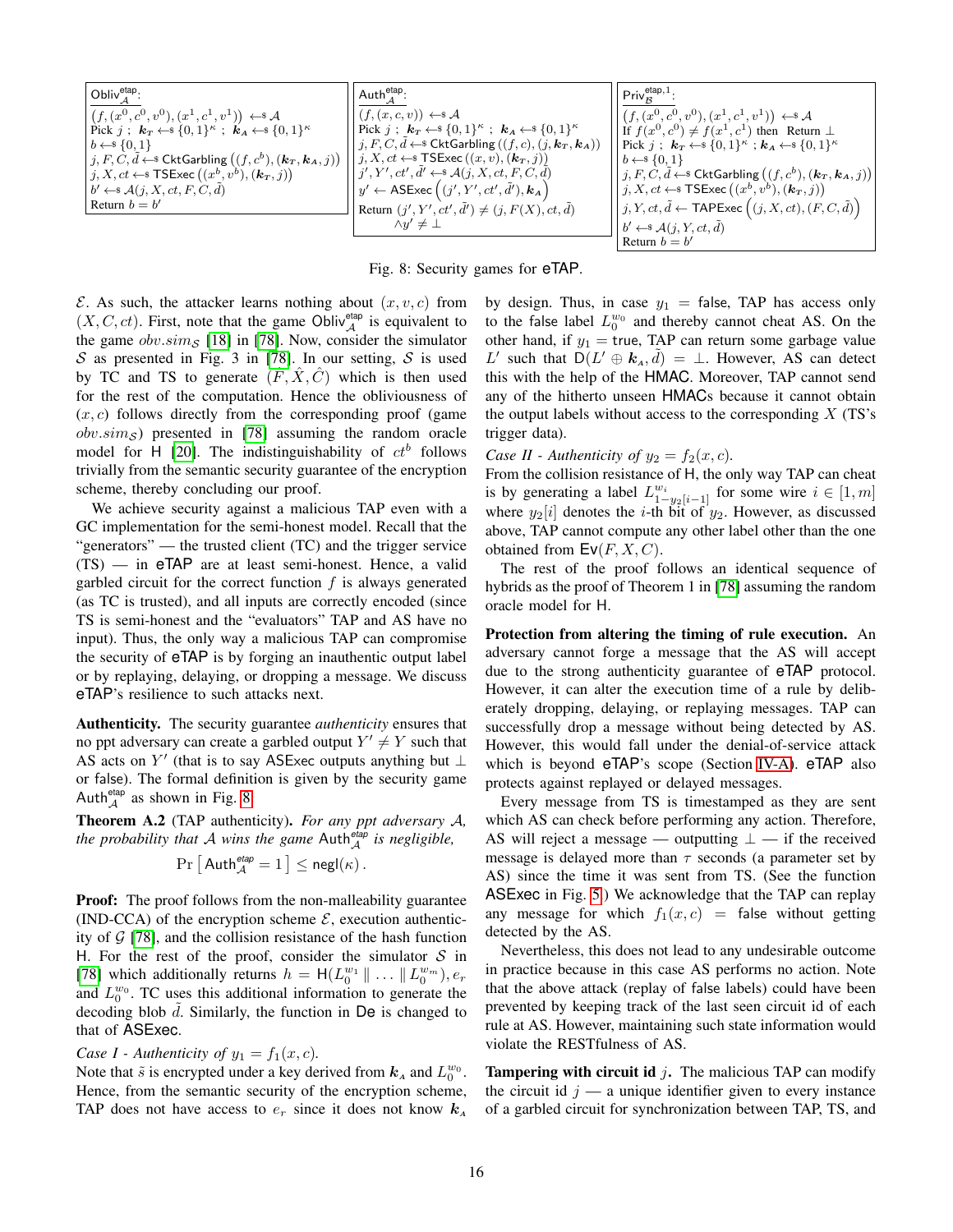$AS$  — in whatever way they want to. But eTAP ensures AS will always be able to detect any such modification and rejects the message from TAP (by outputting  $\perp$ ). This is done by having TS include the circuit id  $j$  in the encrypted payload  $ct$  — that TAP cannot modify. AS verifies that value against the circuit id forwarded by TAP, and any mismatch results in execution termination. Though TAP cannot tamper with  $i$  without being detected, it could learn the popularity of certain rules by observing circuit id values (which are passed to TAP in plaintext to help find corresponding garbled circuit  $F$  to execute). We acknowledge that metadata attacks are a limitation in eTAP and we discuss a cover traffic approach to address them (Section [VIII\)](#page-12-0).

*Security Analysis of TS and AS.* We assume TS and AS are honest but curious. We define security as follows.

<span id="page-16-0"></span>**Theorem A.3** (Priv<sub>TS</sub>). *TS does not learn anything about the user constants*  $(c_1, c_2)$ *.* 

**Proof Sketch.** TS only receives from the client  $k<sub>T</sub>$  and j, which it uses to compute the seed  $e = (e_s, e_r)$ . Thus, it can only learn the pairs of labels for all the input wires (including the ones for user constants) to the garbled circuit. TS, *by design*, does not have access to the client constants.

AS should not learn about the user constants and the trigger data beyond what is revealed from the output of the function  $f$ . Let  $y_1 = f_1(x, c)$  and  $y_2 = f_2(x, c)$ . We also need to ensure that when the output of the predicate function  $y_1$  = false, AS does not learn the output of the function  $f_2$  and the payload v. We formally state these properties, using the theorem below. **Theorem A.4** ( $\text{Priv}_{\text{AS}}^0$ ). If  $y_1$  = false, then AS learns nothing *about*  $(x, c, v)$  *other than what is revealed from*  $y_1$  = false.

<span id="page-16-1"></span>**Proof:** To know the value of  $y_2$ , AS needs access to the decoding table d 0 (from the *obliviousness* guarantee of garbled circuits in [\[78\]](#page-14-23)). AS will be able to do this only if it has access to  $L_1^{w_0}$  (from the IND-CCA security of the encryption scheme). Note,  $L_1^{w_0}$  is available to TAP, and subsequently to AS, only if  $f_1(x) =$  true [\[78\]](#page-14-23). In case TAP returns some garbage value other than  $L_1^{w_0}$ , the decryption still fails. Additionally,  $v$  is protected by the IND-CCA security of the encryption scheme.

<span id="page-16-2"></span>**Theorem A.5** (Priv<sup>1</sup><sub>AS</sub>). *If*  $y_1$  = true, then for any ppt *adversary* B*, the probability that* B *wins the game* Priv*etap*,<sup>1</sup> B *is only negligibly more than random guessing. That is,*

$$
\Pr\Big[\Pr{\mathsf{Priv}_{\mathcal{B}}^{\mathsf{etap},1}}=1\Big]\leq 1/2+\mathsf{negl}(\kappa)\,.
$$

**Proof:** The indistinguishability of  $ct^b$  follows from the semantic security of the encryption scheme. Now note that Priv<sup>etap, 1</sup> is equivalent to  $prv.\overline{sim}_{\mathcal{S}})$  [\[18\]](#page-13-16) in [\[78\]](#page-14-23). The rest of the proof is based on the proof for the corresponding game  $(prv,sim_{\mathcal{S}})$  in [\[78\]](#page-14-23)). In fact in our setting, the view of the A is a strict subset of that of the adversary presented in [\[78\]](#page-14-23). Specifically, our adversary  $A$  does not have access to the garbled inputs  $X^b$ ,  $C^b$  and the garbled circuit F. Note that in the above game, a malicious TAP instead of outputting  $(Y, ct) \leftarrow \text{TAPExec}(X, ct), (F, C)$ , could generate some arbitrary message. However, from the obliviousness property of garbled circuits (Thm. [A.1,](#page-14-26) we know that this message has to be completely oblivious of  $(F, X, c)$  and hence the privacy guarantee is upheld trivially.

<span id="page-16-4"></span>Proposition 1 (TAP Input Indistinguishability). *For any ppt adversary* A *with access to a circuit garbled with the scheme in [\[78\]](#page-14-23), the probability that* A *distinguishes between a valid garbled input and randomly generated input is negligibly more than random guessing.*

**Proof Sketch.** Following Fig. 2 in [\[78\]](#page-14-23), it is clear that  $\mathcal A$ cannot validate inputs to XOR gates. For AND gates, the fact that at most one valid label for each input wire is revealed to A and the correlated robustness of the hash function ensures that  $F = (T_G, T_E)$  does not reveal information about the valid inputs.

## <span id="page-16-3"></span>*B. Extracting and Replacing Substrings with Garbled Circuits*

We now discuss how eTAP extends the regular expression matching technique described in Section [V-E](#page-8-0) to extract and replace substrings.

Finding locations of matching substring. Given a regular expression pattern p, the goal is to find the starting and ending positions of the matching substrings.

Finding the ending positions can be achieved by applying the KMP algorithm  $[42]$  on the pattern p to convert it into a DFA (denoted by  $\Gamma$ ), so that  $\Gamma$  will output an accepting state at the end of each matching substring. For example, if the pattern is ab, we will rewrite it as  $\cdot *$ ab and convert the new pattern into DFA. Then we use our matching protocol (Section [V-E\)](#page-8-0) to run  $\Gamma$  on the input string  $\vec{x}$ . However, instead of only checking whether the final state  $S_n$  is an accepting state, we check every state  $S_1, \ldots, S_n$  produced by Γ. We denote the resulting *n*-bit sequence as  $e_1, \ldots, e_n$ . If  $e_i = 1$ , it indicates that the *i*-th bit is the end of a matching substring.

Since a DFA can only report the end positions of matches end, we need another DFA to find the starting positions. We therefore compute a DFA  $\Gamma'$  on the reversed pattern p. If we run  $\Gamma'$  on the reversed input string, we get the beginning of the matching substring. Then, like the previous step, we run  $\Gamma'$ backward on  $\vec{x}$  (by feeding from  $x_n$  to  $x_1$ ) and check the type of every state to generate  $b_n, \ldots, b_1$ . If  $b_i = 1$ , it indicates that the  $i$ -th bit is the beginning of a matching substring.

Finally, we can find the locations of all matching substrings. That is, we need to compute another  $n$ -bit sequence  $m_1, \ldots, m_n$  where  $m_i = 1$  if and only if the *i*-th bit is part of a matching substring.

We can observe that  $m_1 = b_1$  and for any i such that  $2 \leq$  $i \leq n$ ,  $m_i$  can be calculated as  $m_i = b_i \vee (\neg e_{i-1} \wedge m_{i-1}).$ 

Extracting matching substring. To extract the matching substrings, we want to replace the characters in non-matching parts with the padding character (0x00). Therefore, the output string  $\vec{y} = \{y_1, \dots, y_n\}$  is computed by  $y_i = m_i \wedge x_i$ .

Replacing matching substring. In our dataset, all replace(s, t) functions are used with t set to empty